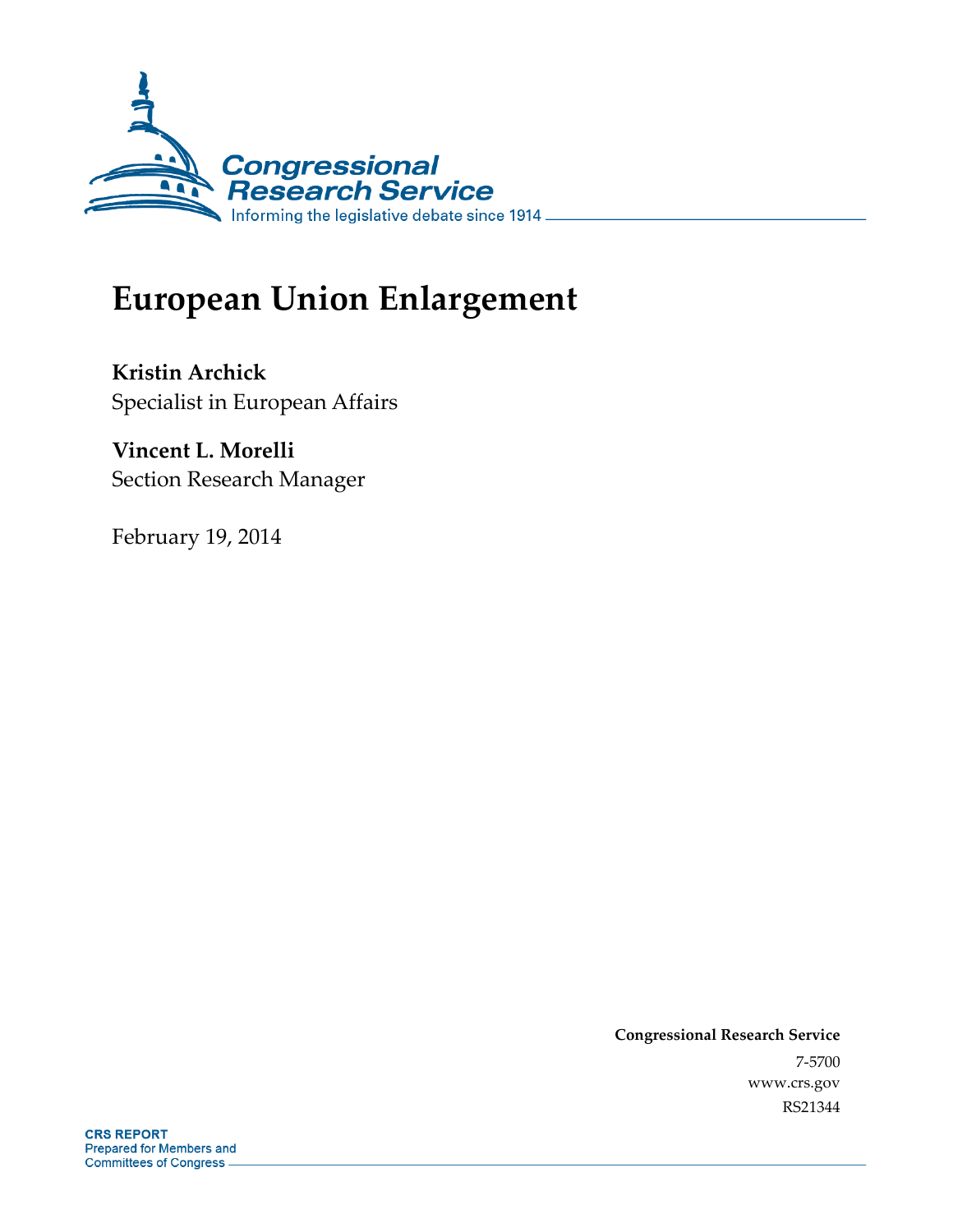## **Summary**

The European Union (EU) has long viewed the enlargement process as an extraordinary opportunity to promote political stability and economic prosperity in Europe. Since 2004, EU membership has grown from 15 to 28 countries, bringing in most states of Central and Eastern Europe and fulfilling an historic pledge to further the integration of the continent by peaceful means. Croatia is the EU's newest member, acceding to the EU on July 1, 2013.

Analysts contend that the carefully managed process of enlargement is one of the EU's most powerful policy tools, and that, over the years, it has helped transform many European states into functioning democracies and more affluent countries. The EU maintains that the enlargement door remains open to any European country that fulfills the EU's political and economic criteria for membership. At the same time, EU enlargement is also very much a political process; most all significant steps on the long path to accession require the unanimous agreement of the existing 28 member states. As such, a prospective EU candidate's relationship or conflicts with individual member states may also influence a country's EU accession prospects and timeline.

Currently, five countries are recognized by the EU as official candidates for membership: Iceland, Macedonia, Montenegro, Serbia, and Turkey. All are at different stages of the accession process. While Montenegro and Serbia have only recently begun accession negotiations, Turkey's accession talks have been underway since 2005. Macedonia's accession negotiations have not yet started largely because of an ongoing dispute with Greece over the country's official name. And EU accession talks with Iceland, although relatively advanced, have been on hold since May 2013, when a new Icelandic government largely opposed to EU membership took office. The EU also considers the remaining Western Balkan states of Albania, Bosnia-Herzegovina, and Kosovo as potential EU candidates, but most experts assess that it will likely be many years before any of these countries are ready to join the EU.

Despite the EU's professed commitment to enlargement, some EU policy makers and many EU citizens are cautious about additional expansion, especially to Turkey or countries farther east, such as Georgia or Ukraine, in the longer term. Worries about continued EU enlargement range from fears of unwanted migrant labor to the implications of an ever-expanding Union on the EU's institutions, finances, and overall identity. Such qualms are particularly apparent towards Turkey, given its large size, predominantly Muslim culture, and comparatively less prosperous economy.

Successive U.S. Administrations and many Members of Congress have long backed EU enlargement, believing that it serves U.S. interests by advancing democracy and economic prosperity throughout the European continent. Over the years, the only significant U.S. criticism of the EU's enlargement process has been that the Union was moving too slowly, especially with respect to Turkey. Some U.S. officials are concerned that "enlargement fatigue" as well as the EU's economic and financial troubles, which have hit the countries that use the EU's common currency (the euro) particularly hard, could potentially slow future rounds of EU enlargement.

The status of EU enlargement and its implications for both the EU itself and U.S.-EU relations may be of interest to the 113<sup>th</sup> Congress. For additional information, see also CRS Report RS21372, *The European Union: Questions and Answers*, by Kristin Archick; and CRS Report RS22517, *European Union Enlargement: A Status Report on Turkey's Accession Negotiations*, by Vincent L. Morelli.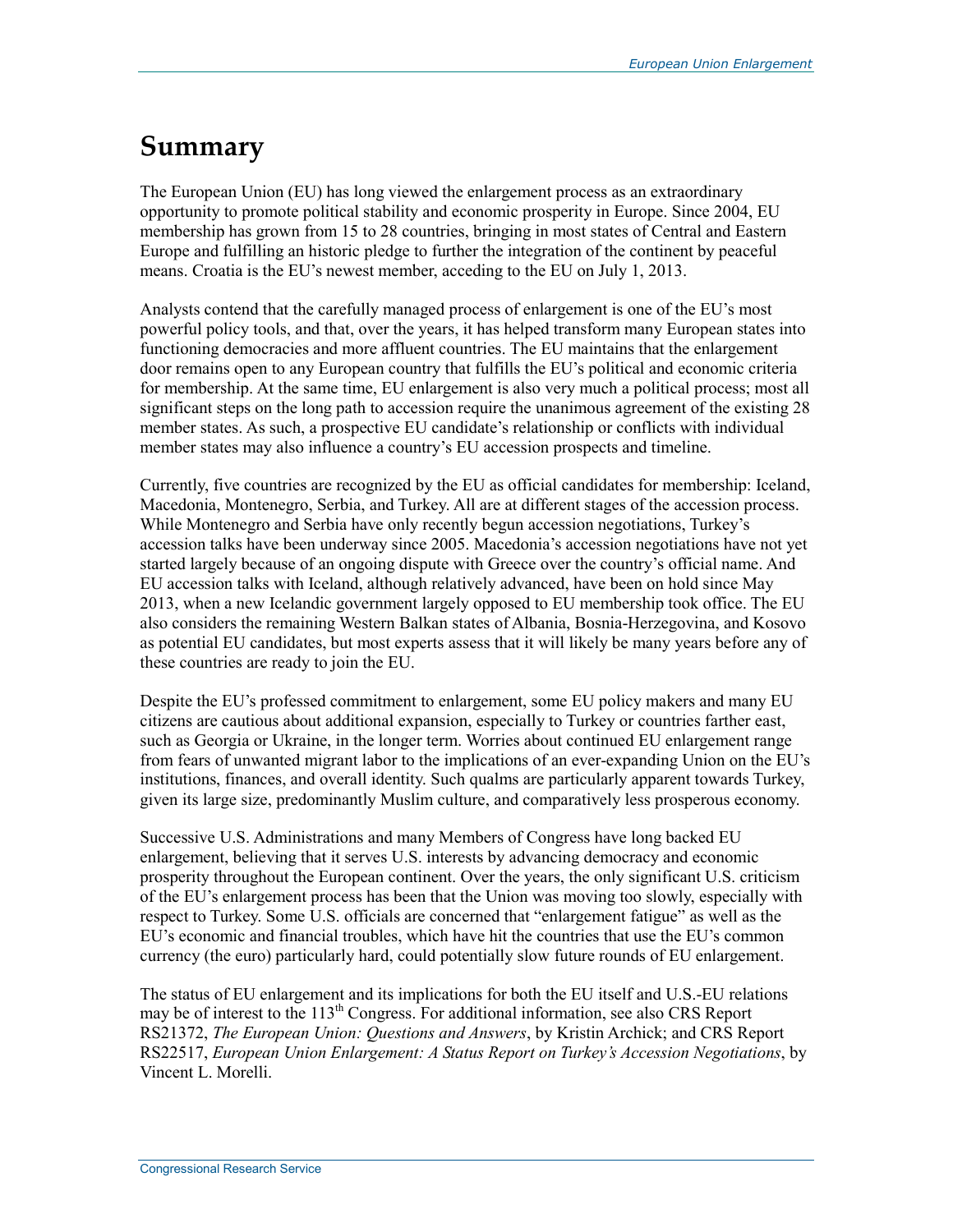# **Contents**

## Figures

### Contacts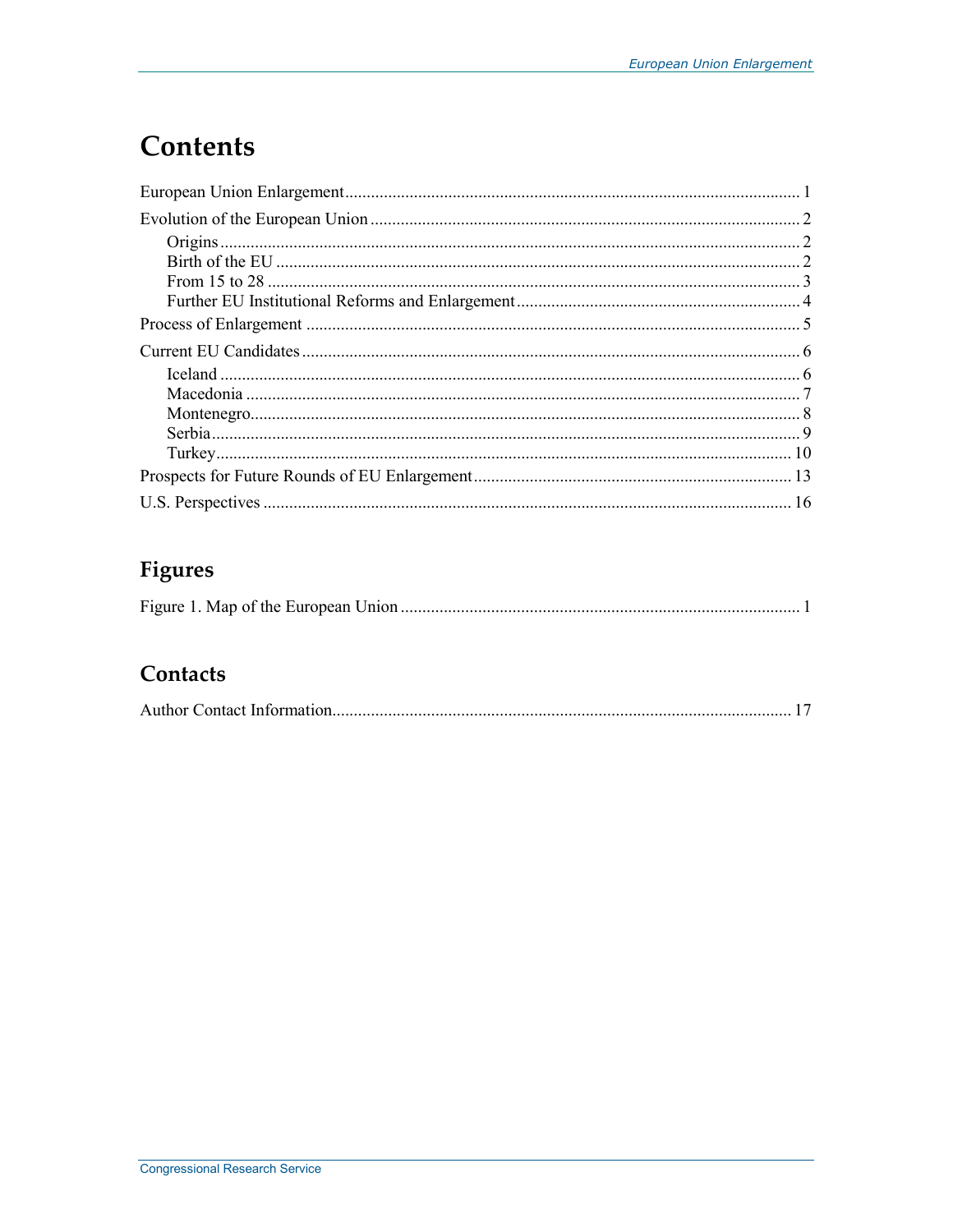# **European Union Enlargement**

The European Union (EU) is an economic and political partnership that represents a unique form of cooperation among 28 member states today. The EU has long viewed the enlargement process as an historic opportunity to further the integration of the continent by peaceful means. Analysts contend that the carefully managed process of enlargement is one of the EU's most powerful policy tools and has helped transform former dictatorships such as Spain and many of the former communist states of Central and Eastern Europe into stable democracies and free market economies. The EU maintains that the enlargement door remains open to any European country, including Turkey and those of the Western Balkans, able to fulfill the EU's political and economic criteria for membership. Croatia is the newest member state, joining the EU on July 1, 2013.

At the same time, many observers assess that EU enlargement may soon be reaching its limits, both geographically and in terms of public enthusiasm for further expansion. Some suggest that the EU's financial troubles could impede the EU's remaining enlargement agenda if EU leaders remain preoccupied with internal EU issues. Others point out that the EU's economic woes and increased uncertainty about the future direction of the EU itself might make joining the Union less attractive for some current and potential EU candidates.



#### **Figure 1. Map of the European Union**

Member States and Aspirant Countries

**Source:** Delegation of the European Union to the United States, "On the Path to EU Membership: The EU Enlargement Process," *EU Insight*, December 2010; Adapted and updated by CRS.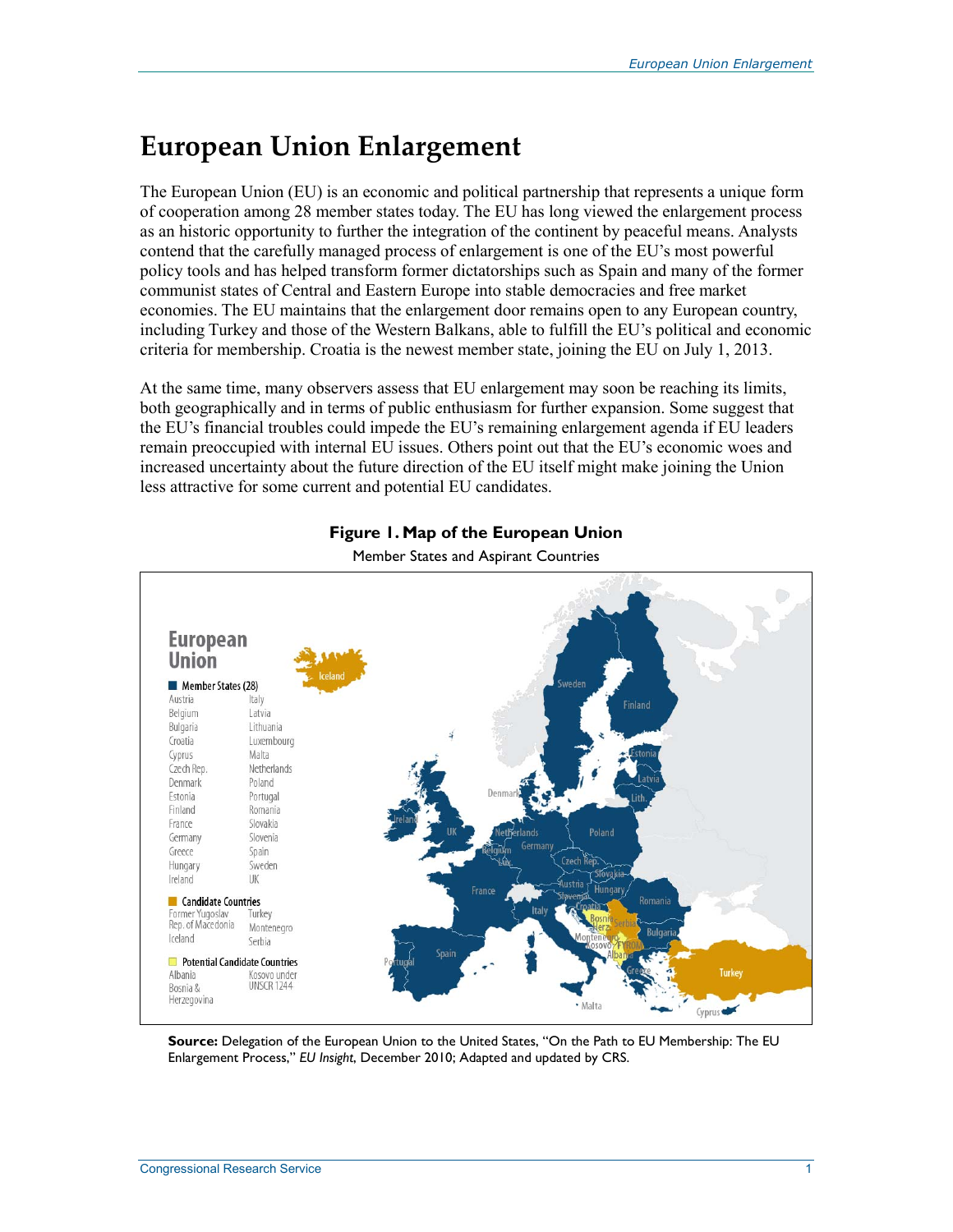## **Evolution of the European Union**

The EU is the latest stage in a process of European integration aimed at promoting political reconciliation and economic prosperity throughout the European continent. It has been built over several decades through a series of binding treaties.

### **Origins**

After World War II, leaders in Western Europe were anxious to secure long-term peace and stability in Europe and to create a favorable environment for economic growth and recovery. In 1952, six states—Belgium, the Federal Republic of Germany, France, Italy, Luxembourg, and the Netherlands—established the European Coal and Steel Community (ECSC), a single market in these two industrial sectors controlled by an independent supranational authority. In embarking on this integration project, its founders hoped that the ECSC would help control the raw materials of war and promote economic interdependence, thus making another conflict in Europe unthinkable.

In 1957, the six ECSC member states signed two new treaties in Rome: the first established the European Economic Community (EEC) to develop common economic policies and merge the separate national markets into a single market in which goods, people, capital, and services could move freely; the second created a European Atomic Energy Community (EURATOM) to ensure the use of nuclear energy for peaceful purposes. These two treaties, commonly referred to as the "Treaties of Rome," came into force in 1958. In 1967, the ECSC, the EEC, and EURATOM collectively became known as the European Community (EC).

The EC first added new members in 1973, with the entry of the United Kingdom, Ireland, and Denmark. Greece joined in 1981, followed by Spain and Portugal in 1986. The Single European Act modified the EC treaties in 1987 to facilitate the creation of the single market, introduced institutional reforms, and increased the powers of the fledgling European Parliament. At the beginning of 1993, the near completion of the single market brought about the mostly free movement of goods, people, capital, and services within the EC.

### **Birth of the EU**

 $\overline{a}$ 

On November 1, 1993, the Treaty on European Union (also known as the Maastricht Treaty) went into effect, establishing the modern-day European Union and encompassing the EC. The Maastricht Treaty established an EU consisting of three pillars: an expanded and strengthened EC; a common foreign and security policy; and common internal security measures. The Maastricht Treaty also contained provisions that resulted in the creation of an Economic and Monetary Union (EMU), including a common European currency (the euro).<sup>1</sup> The European

<sup>&</sup>lt;sup>1</sup> On January 1, 1999, 11 EU member states were the first to adopt the single European currency—the euro—and banks and many businesses began using the euro as a unit of account. Euro notes and coins replaced national currencies in participating states on January 1, 2002. Participating countries also have a common central bank and a common monetary policy. Today, 18 of the EU's 28 member states use the euro: Austria, Belgium, Cyprus, Estonia, Finland, France, Germany, Greece, Ireland, Italy, Latvia, Luxembourg, Malta, the Netherlands, Portugal, Slovakia, Slovenia, and Spain.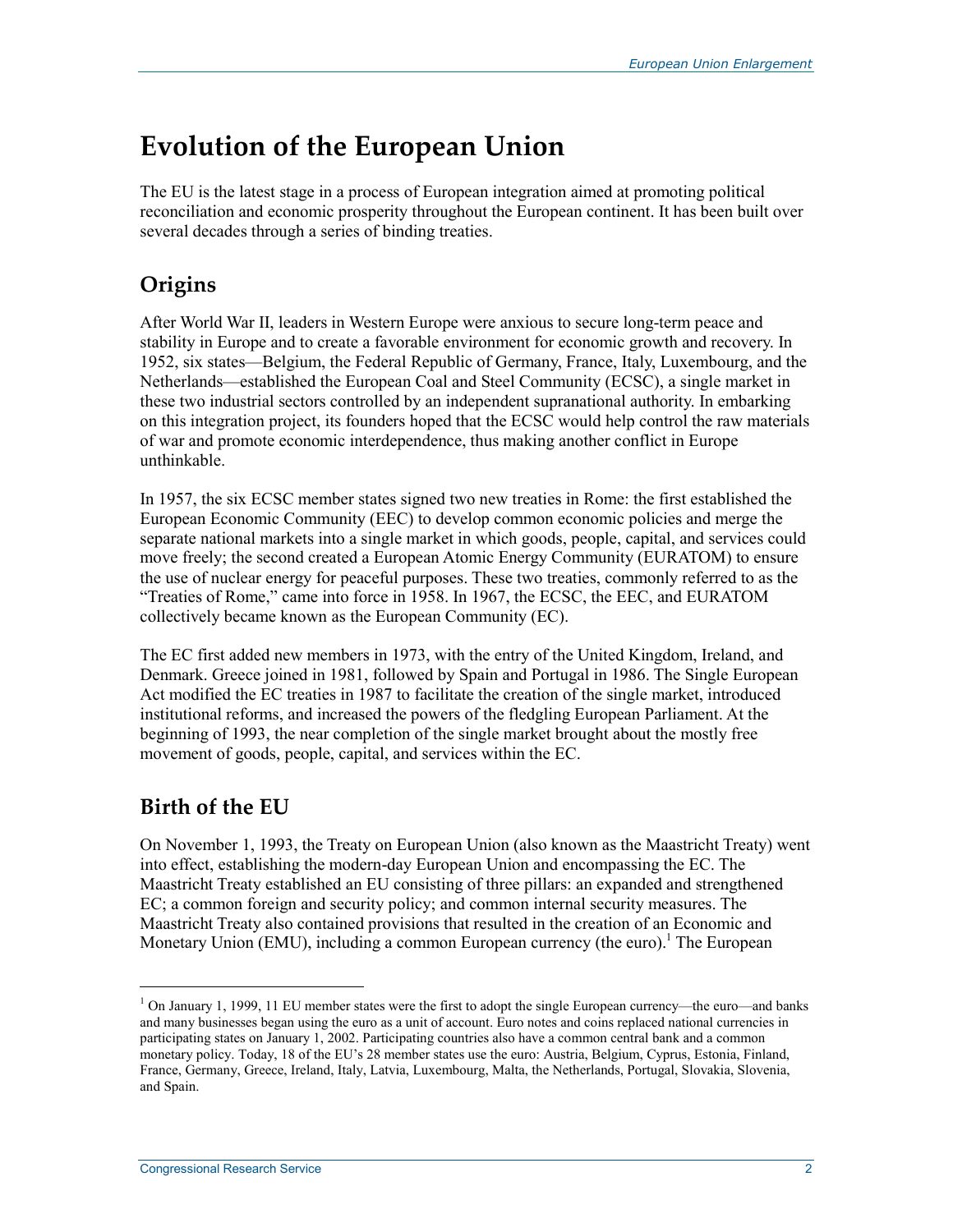Union was intended as a significant step on the path toward not only greater economic integration but also closer political cooperation.

On January 1, 1995, Austria, Finland, and Sweden joined the EU, bringing membership to 15 member states. In June 1997, EU leaders met to review the Maastricht Treaty and consider the future course of European integration. The resulting Amsterdam Treaty, which took effect in 1999, enhanced the legislative powers of the European Parliament, sought to strengthen the EU's foreign policy, and aimed to further integrate internal security policies.

In December 2000, EU leaders concluded the Nice Treaty to pave the way for further EU enlargement, primarily to Europe's east. Entering into force in 2003, the Nice Treaty set out internal, institutional reforms to enable the Union to accept new members and still be able to operate effectively. In particular, it extended the majority voting system in the EU's Council of Ministers (representing the member states) to a number of additional policy areas that had previously required unanimity, and restructured the European Commission (the EU's executive).

#### **From 15 to 28**

Since the end of the Cold War, the EU had worked with the former communist countries of Central and Eastern Europe to reform their political systems and economies in order to meet the EU's membership criteria. The EU viewed enlargement to Europe's east as fulfilling a historic pledge to further the integration of the continent by peaceful means, overcome decades of artificial division, and help make Europe "whole and free." Cyprus and Malta had also expressed interest in joining the EU. In March 1998, the EU began accession negotiations with Cyprus, the Czech Republic, Estonia, Hungary, Poland, and Slovenia. In December 1999, the EU decided to open negotiations with six others: Bulgaria, Latvia, Lithuania, Malta, Romania, and Slovakia.

In December 2001, the EU announced that 10 of these countries—Cyprus, the Czech Republic, Estonia, Hungary, Latvia, Lithuania, Malta, Poland, Slovakia, and Slovenia—would likely be able to conclude accession talks by the end of 2002. Negotiations in 2002 with these 10 candidates on remaining issues such as agriculture and regional assistance proved challenging because they raised budgetary and burden-sharing issues. A deal was finally reached, however, and the EU concluded accession talks with all 10 at its December 2002 summit. The accession treaty was signed with the 10 countries on April 16, 2003, and they acceded to the EU on May 1, 2004.<sup>2</sup>

In December 2004, the EU completed accession negotiations with Bulgaria and Romania, despite some continued EU concerns about the status of judicial reforms and anti-corruption efforts in both countries. Bulgaria and Romania formally joined the EU on January 1, 2007. Croatia acceded on July 1, 2013, bringing the Union to 28 member states. The Union's borders now stretch from the Baltics to the Black Sea, and the EU has a total population of over 500 million.

<sup>&</sup>lt;sup>2</sup> Although the EU would have preferred a prior political solution to the conflict over Cyprus, it had long asserted that this was not a "precondition" for the divided island's accession. Moreover, Greece threatened to block any round of enlargement that excluded Cyprus. Despite the approval of a U.N. plan to reunify the island by Turkish Cypriot voters in the north in April 2004, this proposal failed when it was rejected by Greek Cypriot voters in the south. In the continued absence of a settlement, EU laws and financial benefits are applied only to the southern Greek Cypriot part of the island (officially the Republic of Cyprus), which is the internationally recognized state. For more information, see CRS Report R41136, *Cyprus: Reunification Proving Elusive*, by Vincent L. Morelli.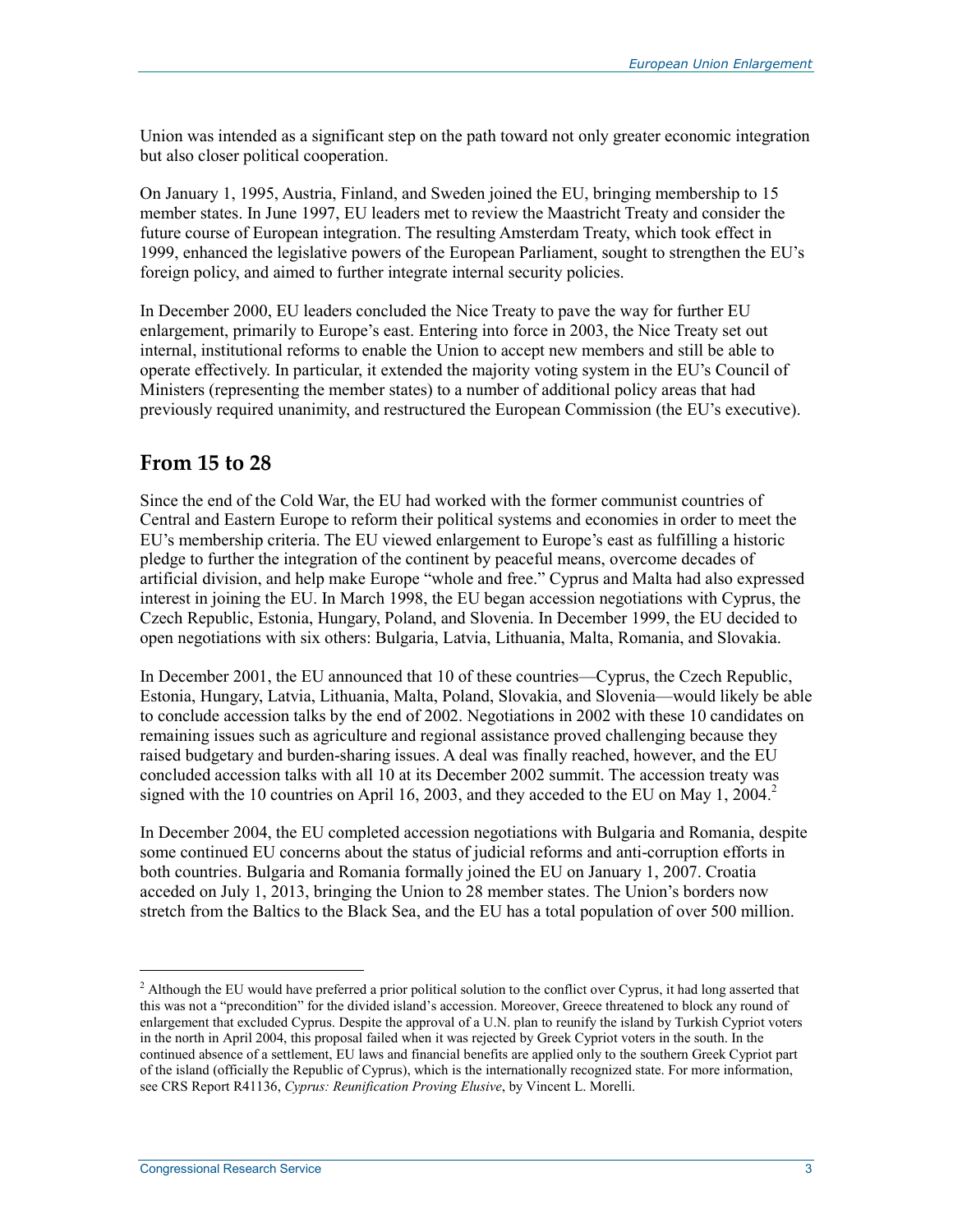#### **Further EU Institutional Reforms and Enlargement**

Although the Nice Treaty had sought to introduce institutional reforms to allow an enlarged Union to function better and more effectively, critics asserted that the treaty established an even more complex and less efficient decision-making process. Certain provisions in the Nice Treaty also effectively (although not explicitly) limited the size of the EU to 27 member states. In light of the criticisms of the Nice Treaty and with a view to potential enlargement beyond 27 members, the EU embarked on a new institutional reform effort in 2002.

This process culminated on December 1, 2009, when the Lisbon Treaty came into force. The Lisbon Treaty evolved from the proposed EU constitutional treaty, which was rejected in French and Dutch national referendums in 2005, in part because of public concerns about continued EU enlargement. The Lisbon Treaty aims to further streamline the EU's governing institutions and decision-making processes, and in doing so eliminates the technical hurdle to enlarging the EU beyond 27 member states. The new treaty also seeks to give the EU a stronger and more coherent voice and identity on the world stage, and attempts to increase democracy and transparency within the EU, in part by granting more powers to the European Parliament.<sup>3</sup>

#### **EU Institutions**

The 28-member European Union is governed by several institutions that embody the EU's dual supranational and intergovernmental character.

The **European Council** serves as a strategic guide and driving force for EU policy. It is composed of the Heads of State or Government of the EU's member states and the President of the European Commission; it meets several times a year in what are often termed "EU summits." The European Council is headed by a President, appointed by the member states to organize the Council's work, ensure policy continuity, and facilitate consensus.

The **European Commission** is essentially the EU's executive and upholds the common interest of the EU as a whole. It implements and manages EU decisions and common policies, ensures that the provisions of the EU's treaties and rules are carried out properly, and has the sole right of legislative initiative in most policy areas. It is composed of 28 Commissioners, one from each country; each Commissioner holds a distinct portfolio (e.g., agriculture, trade, EU enlargement). One Commissioner serves as Commission President.

The **Council of the European Union** (or the **Council of Ministers**) represents the member states. It enacts legislation, usually based on proposals put forward by the Commission and agreed to (in most cases) by the European Parliament. In a few sensitive areas, such as foreign policy, the Council of Ministers holds sole decision-making authority. It consists of ministers from the 28 national governments; different ministers participate in Council meetings depending on the subject (e.g., foreign ministers would meet to discuss the Middle East, agriculture ministers to discuss farm subsidies). The Presidency of the Council rotates among the member states every six months.

The **European Parliament** represents the citizens of the EU. It shares responsibility for enacting most EU legislation with the Council of Ministers and decides on the allocation of the EU's budget jointly with the Council. It currently consists of 766 members who are directly elected in the member states for five-year terms. Members of the European Parliament (MEPs) caucus according to political affiliation, rather than nationality.

A number of other institutions also play key roles in the EU. The **Court of Justice** interprets EU laws and its rulings are binding; a **Court of Auditors** monitors the EU's financial management; the **European Central Bank** manages the euro and EU monetary policy; and **advisory committees** represent economic, social, and regional interests.

<sup>3</sup> For more information, see CRS Report RS21618, *The European Union's Reform Process: The Lisbon Treaty*, by Kristin Archick and Derek E. Mix.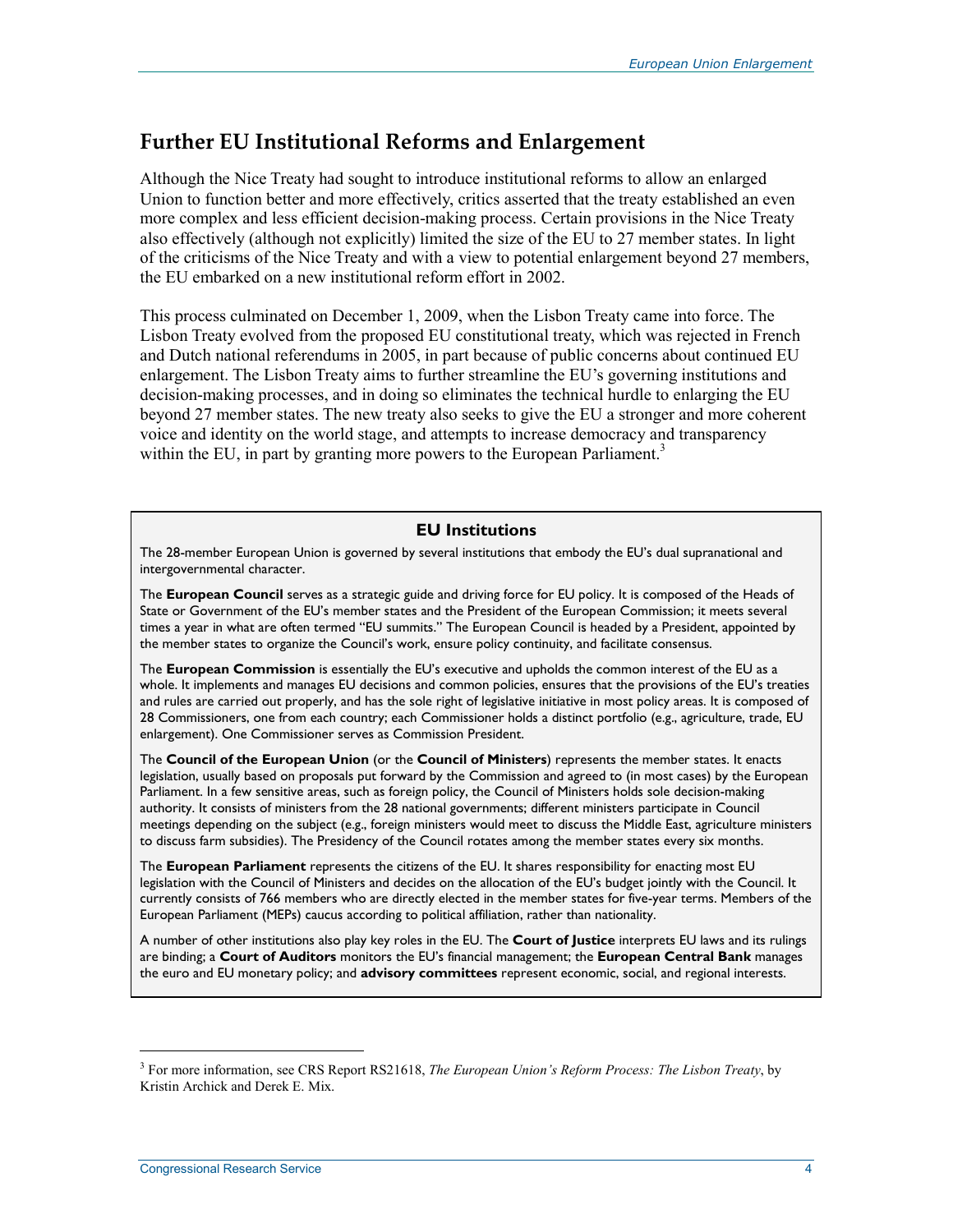# **Process of Enlargement**

According to the Maastricht Treaty, any European country may apply for EU membership if it meets a set of core political and economic criteria, known as the "Copenhagen criteria." These criteria for EU membership require candidates to achieve "stability of institutions guaranteeing democracy, the rule of law, human rights and respect for and protection of minorities; a functioning market economy, as well as the capacity to cope with competitive pressure and market forces within the Union; the ability to take on the obligations of membership, including adherence to the aims of political, economic, and monetary union."4 In addition, the EU must be able to absorb new members, so the EU can decide when it is ready to accept a new member.

When a country submits an application to join the EU, it triggers a complex technical process and a sequence of evaluation procedures. At the same time, EU enlargement is very much a political process; most all steps on the path to accession require the unanimous agreement of the existing member states. As such, a prospective EU candidate's relationship or conflicts with individual member states may significantly influence a country's EU accession prospects and timeline.

Following the submission of a given country's application, the European Commission first issues a formal opinion on the aspirant country, after which the Council of Ministers decides whether to accept the application. Following a positive unanimous decision by all 28 member states in the Council of Ministers to accept a given country's application, that country becomes an official EU candidate. Accession negotiations, a long and complex process in which the candidate country must adopt and implement a massive body of EU treaties, laws, and regulations, may then begin. The Commission and the Council of Ministers (acting unanimously) must also approve the actual opening of accession negotiations and a negotiating framework, which establishes the general guidelines for the enlargement talks.

The EU's nearly 144,000 pages of rules and regulations are known as the *acquis communautaire*. The *acquis* is divided into 35 subject-related "chapters" that range from free movement of goods to agriculture to competition. Accession negotiations on each chapter begin with a screening process to see to what extent the applicant meets the requirements of each chapter; detailed negotiations take place at the ministerial level to establish the terms under which applicants will adopt and implement the rules in each chapter. The European Commission proposes common negotiating positions for the EU on each chapter, and conducts the negotiations on behalf of the EU. Enlargement policy and accession negotiations are directed and led by the EU Commissioner for Enlargement and European Neighborhood Policy, currently Stefan Füle.

In all areas of the *acquis*, the candidate country must bring its institutions, management capacity, and administrative and judicial systems up to EU standards, both at national and regional levels. During negotiations, applicants may request transition periods for complying with certain EU rules. All candidate countries receive financial assistance from the EU, mainly to aid in the accession process.

Chapters of the *acquis* can only be opened and closed with the unanimous approval of all 28 existing EU member states acting in the Council of Ministers. Periodically, the Commission issues "progress" reports to the Council of Ministers and the European Parliament assessing the

<sup>4</sup> European Council Conclusions, Copenhagen, Denmark, June 1993.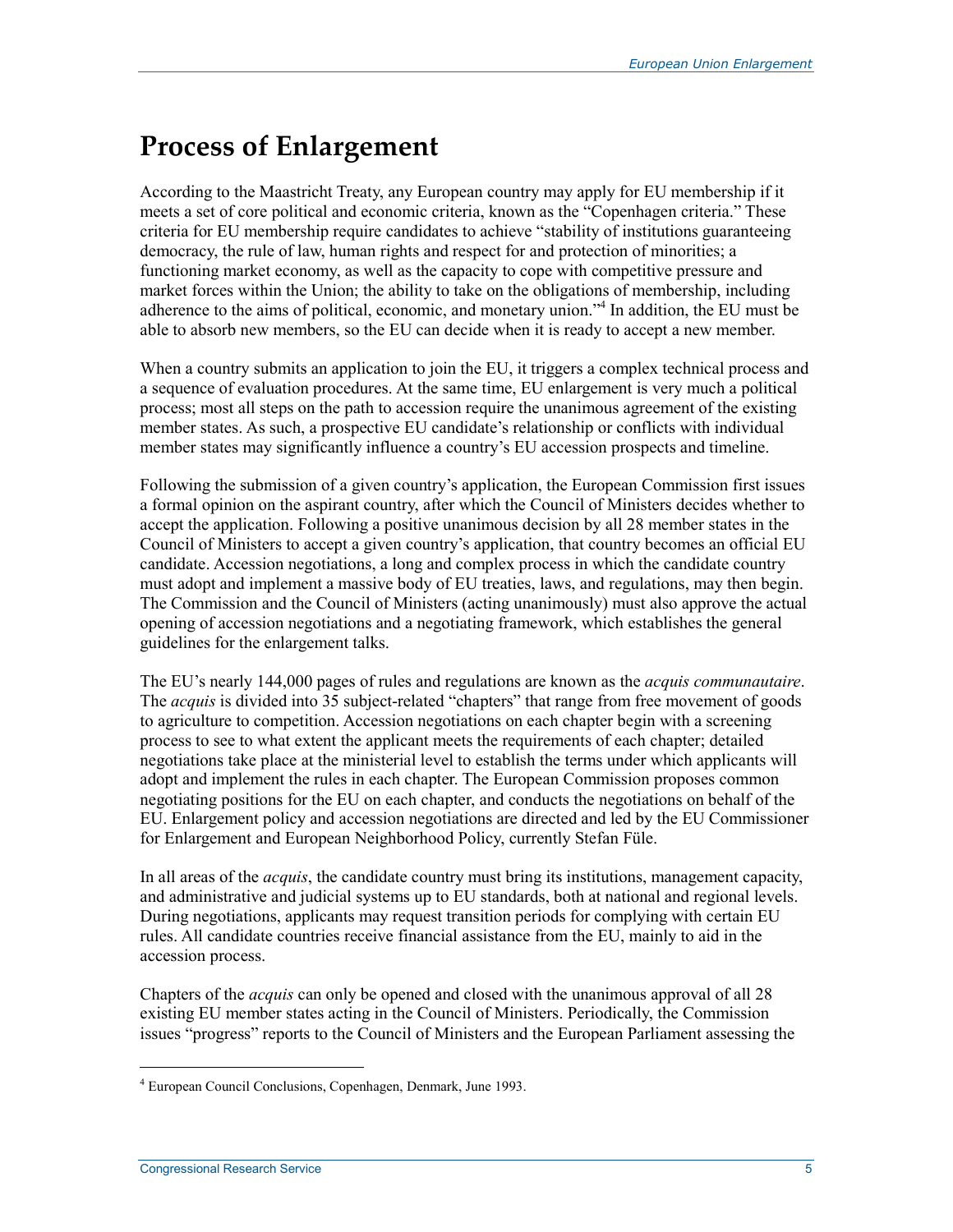achievements in the candidate countries. Once the Commission concludes negotiations on all 35 chapters with an applicant state, the agreements reached are incorporated into a draft accession treaty, which must be approved by the Council of Ministers and the European Parliament. After the accession treaty is signed by the EU and the candidate country, it must then be ratified by each EU member state and the candidate country; this process can take up to two years.

#### **Croatia's Road to EU Accession**

Croatia, once part of the former Yugoslavia, concluded a Stabilization and Association Agreement (SAA) with the EU in 2001. The SAA is considered the first step toward EU membership for the countries of the Western Balkans. Croatia's SAA set out the parameters for Croatian-EU relations, including the provision of EU financial and technical assistance geared toward helping Croatia meet the political and economic criteria for EU accession. Croatia submitted its application to join the EU in February 2003.

In June 2004, the EU named Croatia as an official candidate for membership. At the time, the EU asserted that Croatia still needed to make further progress on some of the political preconditions for membership related to issues such as minority rights, judiciary reform, and the apprehension of war criminals stemming from the Balkan conflicts of the 1990s. In December 2004, the EU announced it would open accession negotiations with Croatia in March 2005, provided that Croatia demonstrated "full cooperation" with the International Criminal Tribunal for the former Yugoslavia (ICTY). The start of accession talks was delayed, however, because some EU members were not convinced that Croatia was cooperating sufficiently with the ICTY in apprehending a prominent war crimes suspect.

EU accession talks with Croatia were eventually opened in October 2005, following a determination that Croatia was in full compliance with the ICTY. Croatia's accession talks stalled, however, in December 2008 when neighboring EU member Slovenia began blocking the opening and closing of several chapters of the *acquis* amid a border dispute. In September 2009, Slovenia agreed to resolve the border issue separately, detaching it from Croatia's EU membership bid and thereby allowing accession negotiations to continue.

In June 2011, the EU concluded accession negotiations with Croatia. The EU and Croatia signed the Treaty of Accession in December 2011. In January 2012, Croatian voters approved the country's EU accession in a national referendum, with 66% in favor, and the Croatian parliament ratified the accession treaty in March 2012. The European Commission issued its final monitoring report on Croatia's progress in March 2013, which concluded that Croatia was ready to join the EU; the Commission urged Croatia, however, to continue to work on improving the rule of law, especially in the fight against corruption. All EU member states ratified Croatia's accession treaty by June 2013. Croatia became the EU's 28th member state on July 1, 2013.

## **Current EU Candidates**

Currently, five countries are considered by the EU as official candidates for membership: Iceland, Macedonia, Montenegro, Serbia, and Turkey. All are at different stages of the accession process, and face various issues and challenges on the road to EU membership.<sup>5</sup>

### **Iceland**

1

Iceland has close and extensive ties with the EU. Iceland and the EU have a free trade agreement dating back to 1972, and Iceland has been a member of the European Economic Area (EEA) since

 $<sup>5</sup>$  For more detailed background on the EU's relationship with each candidate country and the status of negotiations, see</sup> the European Commission's web page on enlargement, available at http://ec.europa.eu/enlargement/index\_en.htm.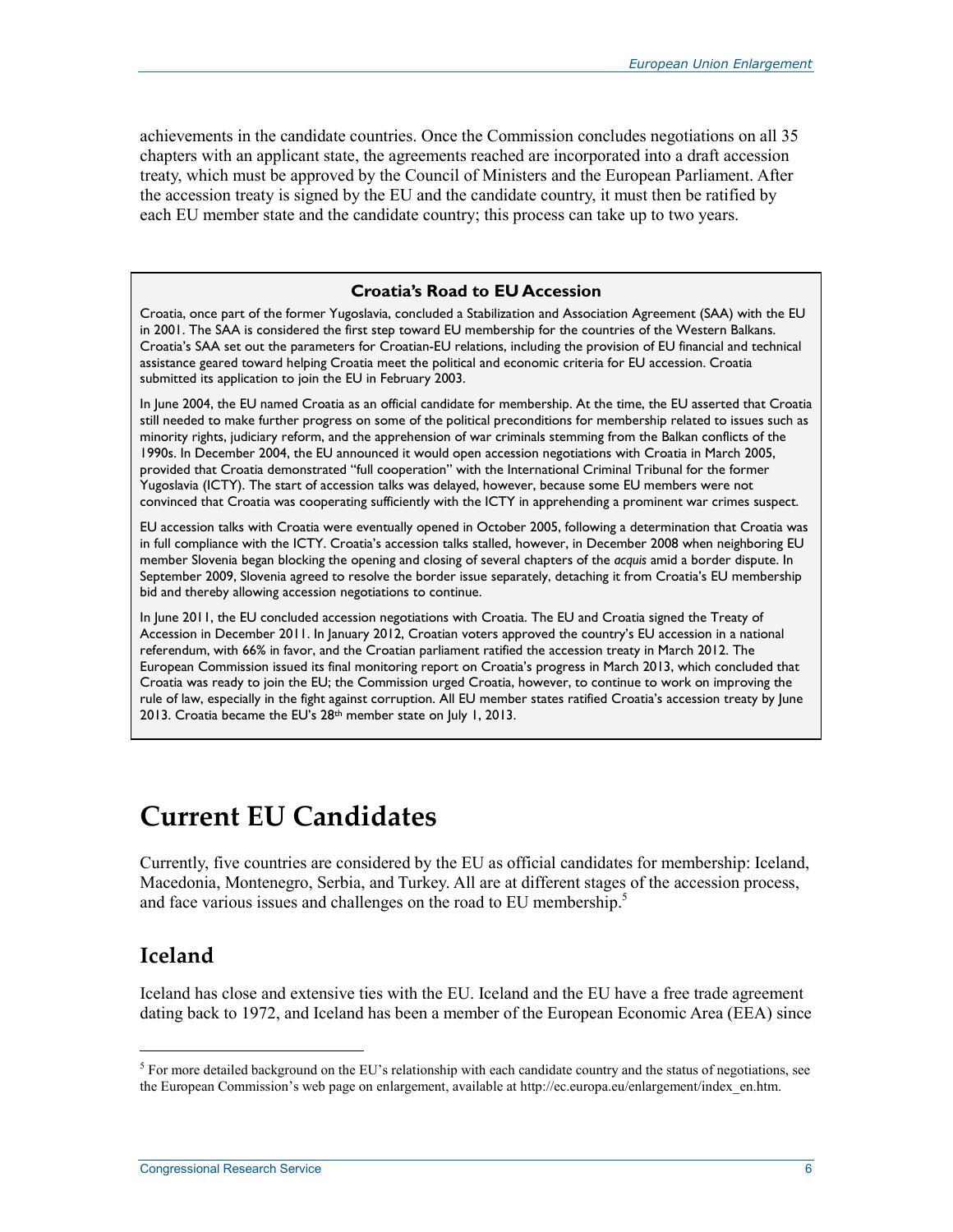1994. Through the EEA, Iceland participates in the EU's single market, and a significant number of EU laws already apply in Iceland. Iceland also belongs to the Schengen area, which enables Icelanders to work and travel freely throughout the EU, and participates in a number of EU agencies and programs in areas such as enterprise, the environment, education, and research.

In July 2009, the former pro-European socialist-green coalition government submitted Iceland's application for EU membership in the wake of the 2008 financial crisis that led to the collapse of Iceland's banking system and the devaluation of its national currency. Despite divisions among Iceland's political parties and doubts among many Icelandic citizens about the benefits of EU accession, the government believed that membership would bolster Iceland's ability to recover from economic recession. The EU named Iceland as an official candidate in June 2010, and began accession negotiations with Iceland in July 2010. Given Iceland's existing integration with the EU, many observers expected accession talks to proceed quickly. As of the end of 2012, talks had been opened on 27 of the 35 negotiating chapters, and 11 had been provisionally closed.

Iceland's accession negotiations, however, have been on hold since May 2013, following the election of a new center-right coalition government largely opposed to EU membership. The EU continues to consider Iceland an official candidate country, but at present, Iceland's future EU prospects appear doubtful. Upon assuming office, the new Icelandic government announced that it would hold a public referendum on whether Iceland should resume EU accession negotiations. In February 2013, a government-commissioned report on Iceland's relations with the EU was presented to the Icelandic parliament, but no date has been set for the referendum. Opinion polls suggest a strong "no" camp exists in Iceland on EU membership, especially as Iceland's economy continues to improve. Even if Iceland were to resume accession negotiations at some point in the future, several challenges would remain. These include resolving differences with the EU on fisheries and whaling policies, and settling an ongoing dispute over fully repaying the British and Dutch governments for debts incurred when Iceland's online bank—Icesave—failed in 2008.<sup>6</sup>

### **Macedonia**

Macedonia is one of the six countries that made up the former Yugoslavia. Within a decade of gaining independence, Macedonia concluded a Stabilization and Association Agreement (SAA) with the EU in 2001 to govern relations. It applied for EU membership in March 2004. The EU named Macedonia as an official EU candidate in December 2005.

The European Commission has recommended opening membership talks with Macedonia since 2009. According to the Commission, Macedonia is sufficiently fulfilling the political and economic criteria for membership, although EU officials have expressed some concerns about the country's democratic progress following its political crisis in late 2012-early 2013 and the government's treatment of journalists and the media. The EU continues to urge Macedonia to complete necessary reforms aimed at improving the rule of law, protecting freedom of expression, promoting the independence of the judiciary, and strengthening anti-corruption efforts. Some EU officials also remain concerned about inter-ethnic tensions in Macedonia, especially with respect to its Albanian minority.

<sup>6</sup> ; Andrew Gardner, "Iceland To Hold Vote on EU Accession Talks," *EuropeanVoice.com*, May 23, 2013; Benjamin Fox, "Iceland's EU Bid Is Over, Commission Told," *EUObserver.com*, June 14, 2013.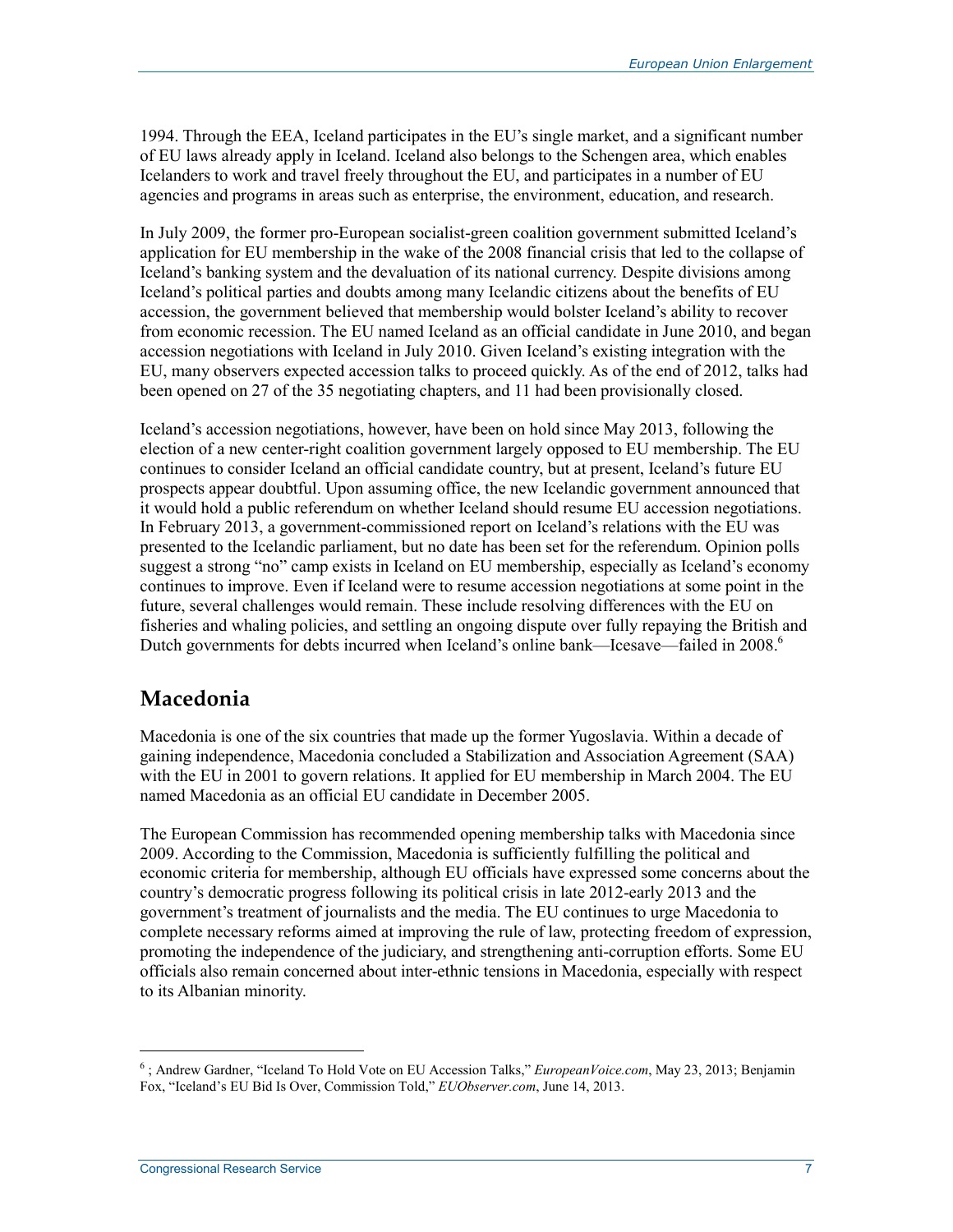Macedonia has not yet secured a start date for accession negotiations. For years, this has been due largely to a long-running disagreement with Greece over the country's official name. Macedonia maintains the right to be recognized internationally by its constitutional name, the Republic of Macedonia, but Greece asserts that it implies territorial claims to the northernmost Greek province of the same name. Presently, the EU refers to Macedonia in official documents as the Former Yugoslav Republic of Macedonia (FYROM), a provisional name coined in 1993 to enable Macedonia to join the United Nations.

As a result of the name dispute, Greece continues to block the opening of EU accession talks with Macedonia. Bulgaria has also raised concerns about Macedonia's readiness for EU membership amid growing tensions between the two countries. In light of Macedonia's recent political difficulties and what some view as deteriorating democratic standards in the country, several other EU member states now appear reluctant to support opening accession negotiations as well, at least in the short term.

Given the ongoing stalemate in Macedonia's accession bid, the European Commission launched a High Level Accession Dialogue (HLAD) with Macedonia in March 2012 in order to help maintain momentum for political and economic reforms in the country. EU officials contend that the HLAD has contributed to progress in most priority areas, including the elimination of court backlogs and the fight against corruption. However, the Commission and a number of outside experts warn that as long as Macedonia's formal accession process remains stalled, it could put the sustainability of the country's reform efforts at risk.<sup>7</sup>

### **Montenegro**

After ending its union with Serbia and gaining independence in June 2006, Montenegro and the EU began talks on a Stabilization and Association Agreement. The SAA was signed in October 2007. Macedonia applied for EU membership in December 2008 and was granted candidate status in December 2010.

In October 2011, the European Commission assessed that Montenegro had achieved the necessary degree of compliance with the political and economic criteria for accession talks to begin. The EU opened accession negotiations with Montenegro in June 2012. As of December 2013, seven negotiating chapters had been opened, and two of these provisionally closed. EU officials acknowledge Montenegro's solid progress toward meeting EU standards, but they also assert that more work is needed. Key challenges facing Montenegro include improving the rule of law, fighting corruption and organized crime, enhancing the independence of the judiciary, guaranteeing freedom of expression, strengthening administrative capacity, and improving the business environment.<sup>8</sup>

<sup>7</sup> "Bulgaria Vetoes Macedonia's EU Accession Talks," *EurActiv.com*, November 2, 2012; Mose Apelblat, "Time To Resolve the Greece-Macedonia Name Game," *EUObserver.com*, December 3, 2013; "Macedonia's Ethnic Albanians Lose Patience Over EU Accession Talks," *EurActiv.com*, December 19, 2013. Also see the section on Macedonia in the European Commission's "Enlargement Strategy and Main Challenges 2013-2014," October 16, 2013, pp. 17-18.

<sup>&</sup>lt;sup>8</sup> European Commission Press Release, "Montenegro: Big Step Towards EU Membership," June 29, 2012; also see the conclusions adopted by the Council of the European Union (General Affairs.  $3287<sup>th</sup>$  Council meeting) on Enlargement and Stabilization and Association Process, December 17, 2013.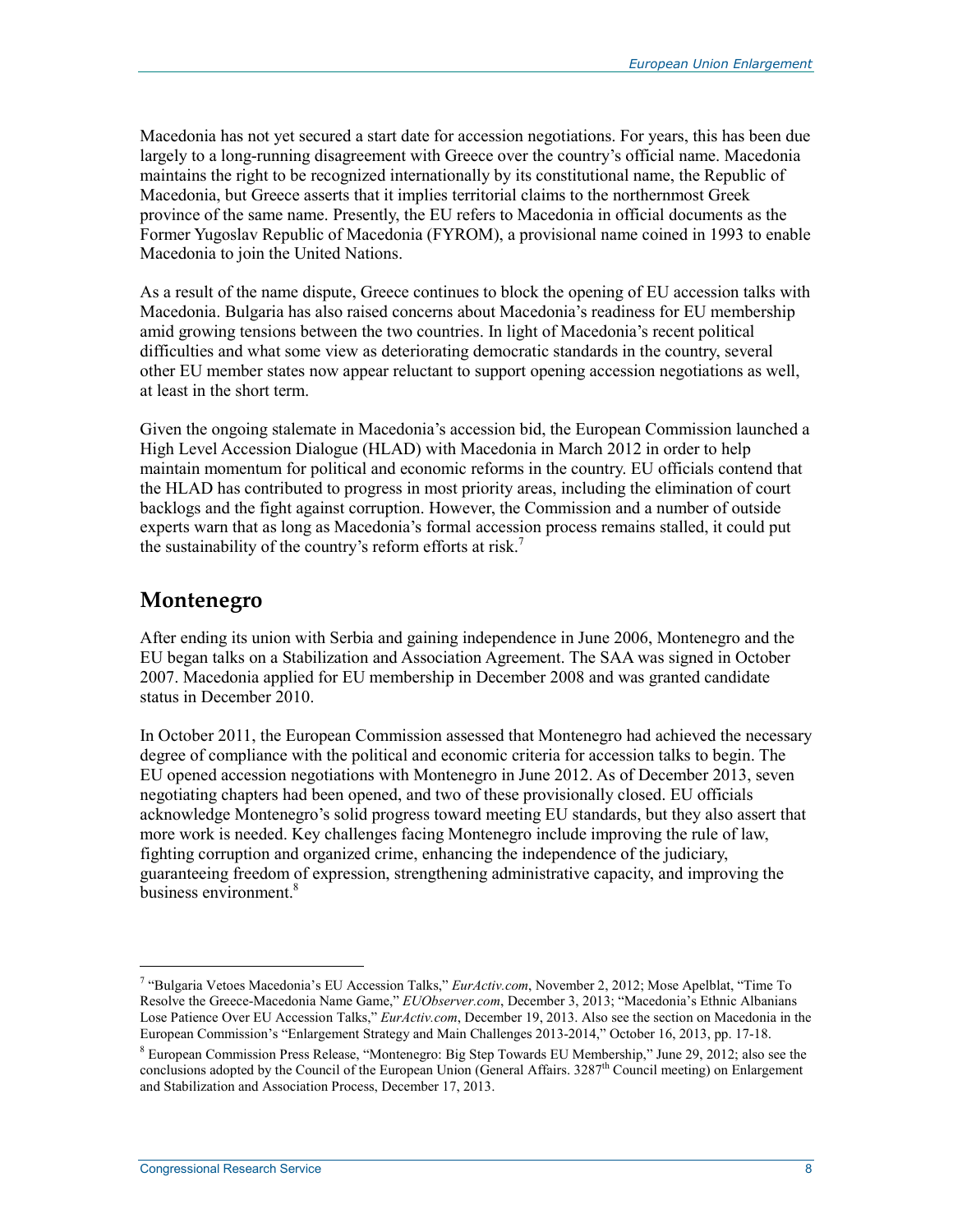### **Serbia**

Until relatively recently, Serbian-EU relations were difficult and Serbia's path toward eventual EU membership faced several obstacles. Most EU member states and EU officials viewed Serbia as bearing the bulk of responsibility for the violent dissolution of the former Yugoslavia in the 1990s and for the 1999 conflict over its former province of Kosovo. Many in the EU considered Serbia as being slow to implement necessary political and economic reforms, largely uncooperative in tracking down Serbian war crimes suspects indicted by the International Criminal Tribunal for the former Yugoslavia, and resistant to normalizing relations with Kosovo (which declared independence from Serbia in 2008, but which is not recognized by Serbia).

Over the last few years, however, Serbia has made considerable progress in modernizing its political and economic system. As part of EU efforts to boost pro-Western political forces in the country, the EU concluded a Stabilization and Association Agreement with Serbia in April 2008. In December 2009, Serbia submitted its formal application for EU membership. In the summer of 2011, Serbia's accession prospects improved significantly following the arrest and extradition of two high-profile war crimes suspects wanted by the International Criminal Tribunal for the former Yugoslavia.

In October 2011, the European Commission recommended EU candidate status for Serbia, provided that it continued to work on improving relations with Kosovo in EU-brokered talks. In February 2012, Serbia concluded two accords with Kosovo aimed at addressing some key EU concerns; Serbia agreed to conditions under which Kosovo may participate in Western Balkans regional institutions, and on the technical parameters for jointly managing its border with Kosovo. In light of these accords, the EU named Serbia as an official candidate in March 2012. Talks between Serbia and Kosovo continued under EU auspices.

In December 2012, EU leaders agreed to assess the possibility of opening negotiations with Serbia in spring 2013, following a Commission report on Serbia's progress toward meeting all EU membership criteria, and especially on whether Serbia had done enough to enhance its relations with Kosovo. In April 2013, Serbia and Kosovo reached a landmark agreement on normalizing relations, aimed in particular at resolving the situation in Northern Kosovo, which is mostly ethnic Serbian and over which Belgrade has exercised de facto control. In June 2013, the EU announced it would open accession negotiations with Serbia by January 2014 at the latest. EU governments wanted some additional time to assess progress on the implementation of the Serbia-Kosovo agreement before fixing a firm start date for launching the accession talks.<sup>9</sup>

In December 2013, EU member states endorsed opening accession talks with Serbia, and the first negotiating session took place in late January 2014. In doing so, the EU noted that "Serbia has achieved the necessary degree of compliance with the membership criteria, and notably the key priority of taking steps towards a visible and sustainable improvement of relations with Kososvo."<sup>10</sup> The EU also urged Serbia to continue its efforts toward improving the rule of law, reforming the judiciary, fighting corruption and organized crime, protecting minority rights and media freedoms, and enhancing its business environment. At the same time, Serbia will not be ready to join the EU for many years (Serbian officials suggest that it would likely not be until

<sup>&</sup>lt;sup>9</sup> "EU Gives Go-ahead for Serbia Entry Talks by January," Reuters, June 25, 2013; Andrew Rettman, "EU Countries Push Back Date for Serbia Talks," *EUObserver.com*, June 26, 2013.

 $10$  Council of the European Union Press Release, "First Accession Conference with Serbia," January 21, 2014.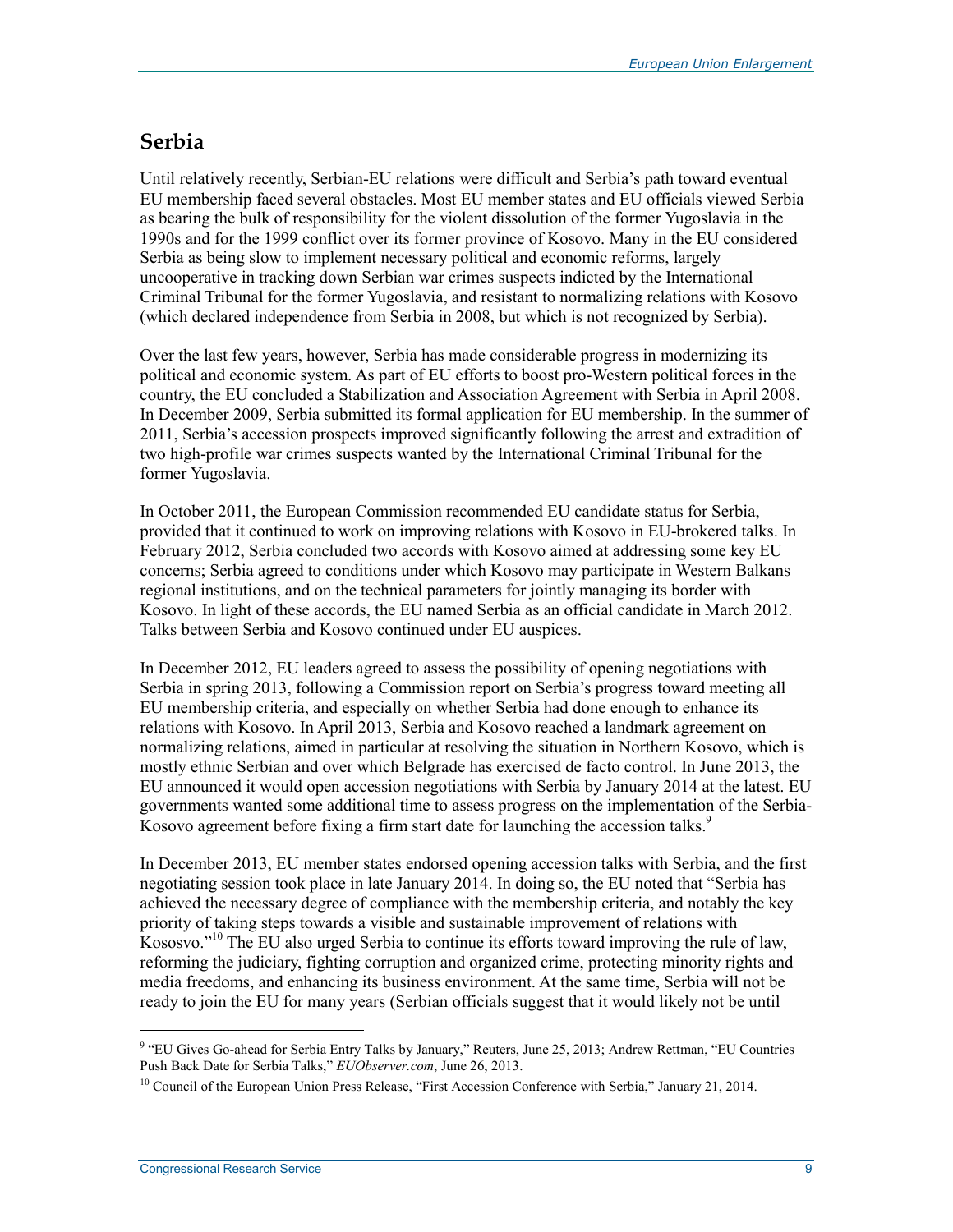2020 at the earliest), and some experts assert that ultimately, the EU may not admit Serbia as a member until Kosovo's independence status is fully resolved.

### **Turkey11**

Turkey has a long-standing bid for EU membership, but the relationship between Turkey and the European project has been characterized historically by a series of ups and downs. Although EU member states have always supported a close association with Turkey, divisions continue to exist among member states over whether Turkey should be allowed to join the Union given concerns about its political system, human rights record, economy, and large Muslim population. The status of Turkey's membership application is a frequent source of tension between Turkey and the EU.

Turkish EU aspirations date back to the 1960s. Turkey and the European Economic Community concluded an association agreement (known as the Ankara Agreement) in 1963, which was aimed at developing closer economic ties. The Ankara Agreement was supplemented by an Additional Protocol, signed in 1970, preparing the way for a customs union. Nevertheless, Turkey's 1987 application for full membership in the European Community was essentially rejected.

In 1995, the customs union between the EU and Turkey entered into force, allowing most goods to cross the border in both directions without customs restrictions. In 1997, the EU declared Turkey eligible to become a member of the Union. In 1999, the EU finally recognized Turkey as an official candidate country; at the same time, the EU asserted that Turkey still needed to comply fully with the political and economic criteria for membership before accession talks could begin.

In 2001, the EU adopted its first "Accession Partnership" with Turkey, setting out the political and economic priorities Turkey needed to address in order to adopt and implement EU standards and legislation. Ankara had hoped that the EU would set a firm date for starting negotiations at its December 2002 summit, but was disappointed; several EU members argued that although Turkey had undertaken significant reforms—such as abolishing the death penalty and increasing civilian control of the military—it still did not fully meet the membership criteria. Some member states also remained concerned about Turkey's stance toward Cyprus, which has been divided since 1974 between the internationally recognized Republic of Cyprus administered by the Greek Cypriot government in the island's south, and the Turkish Republic of Northern Cyprus, controlled by Turkish Cypriots. Turkish troops remain stationed in northern Cyprus, and Turkey does not recognize the Republic of Cyprus under the Greek Cypriot government.

In December 2004, the EU asserted that Turkey had made sufficient progress on legislative, judicial, and economic reforms to allow accession talks to begin in October 2005, provided that Turkey met two conditions by that time: bringing into force several additional pieces of reform legislation; and agreeing to extend Turkey's existing agreements with the EU and its customs union to the new EU member states, including Cyprus. Turkey met both of these requirements by July 2005. In pledging to extend its EU agreements and the customs union, however, Turkey asserted that it was not granting diplomatic recognition to the Greek Cypriot government. After some contentious debate among EU members over issues related to Turkey's lack of formal recognition of Cyprus and whether a "privileged partnership" short of full membership for Turkey should be retained as a future option, the EU opened accession talks with Turkey in October

<sup>11</sup> For more information on Turkey and the EU, see CRS Report RS22517, *European Union Enlargement: A Status Report on Turkey's Accession Negotiations*, by Vincent L. Morelli.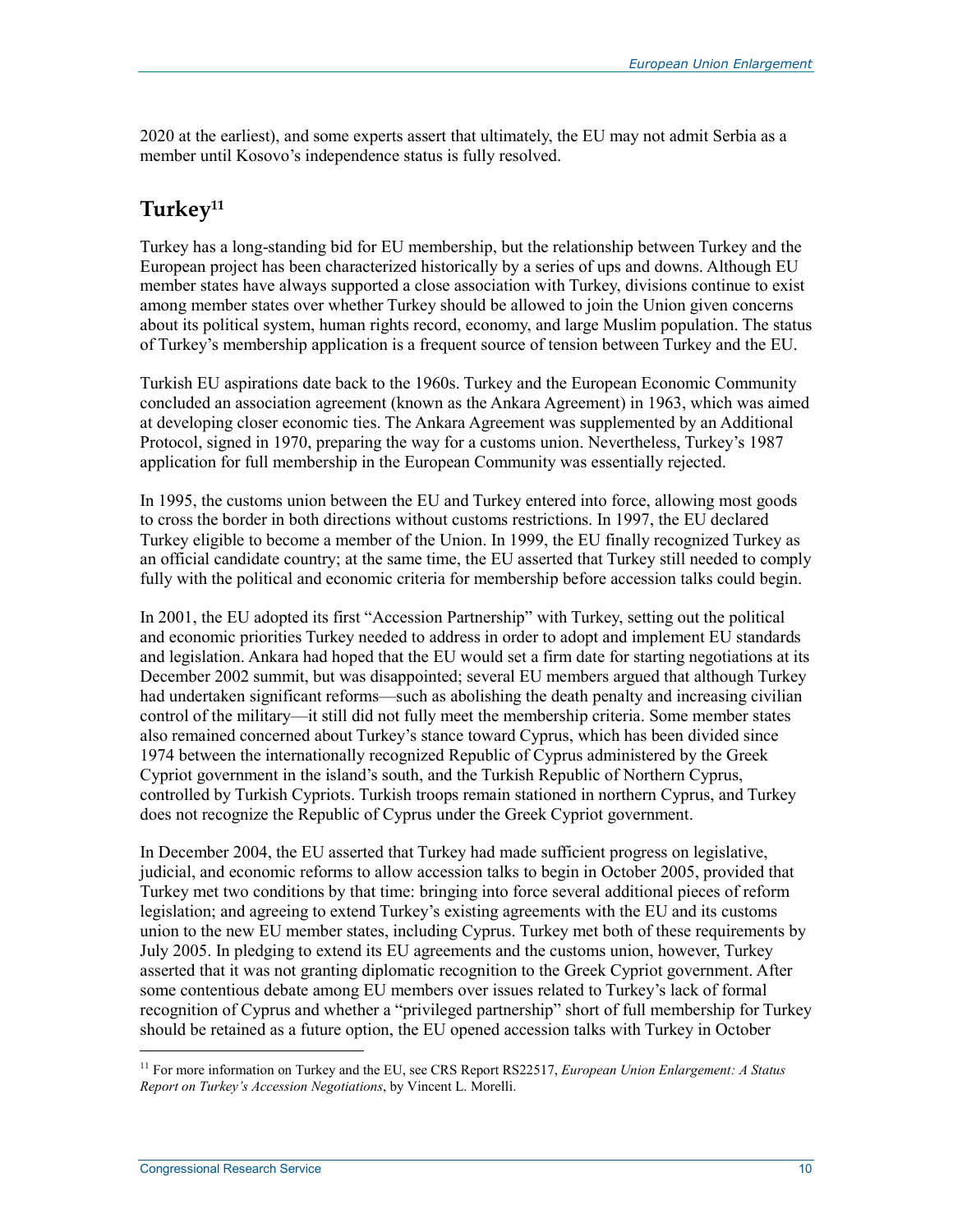2005. The EU asserted that the "shared objective of the negotiations is accession," but that it will be an "open-ended process, the outcome of which cannot be guaranteed beforehand."<sup>12</sup> In other words, Turkey is still not ensured eventual full EU membership.

Detailed negotiations between the EU and Turkey on the *acquis* began in 2006. Since then, the EU has opened talks on 14 chapters of the *acquis* (one of these was provisionally closed in June 2006), but progress has been slow and complicated in part by Cyprus-related issues. According to the EU, Turkey's continued refusal to open its ports and airports to ships and planes from the Greek Cypriot part of the island, as required by the 1970 Additional Protocol and the customs union, is a major stumbling block. In December 2006, the EU decided to delay the opening of eight chapters dealing with areas affecting the customs union pending Turkey's compliance with applying the Additional Protocol to Cyprus. Although negotiations on other chapters would be allowed to continue or be opened when ready, the EU asserted that no further chapters would be provisionally closed without resolution of the issues related to the Additional Protocol. Cyprus and France also maintain holds on opening several other chapters of the *acquis*.

Given the various difficulties with Turkey's membership negotiations, in May 2012, the European Commission launched a "positive agenda" with Turkey to reinvigorate EU-Turkish relations and to inject new momentum into Turkey's accession process. Areas covered by the "positive agenda" included, among others: alignment of Turkish legislation with the EU *acquis*; political reforms and fundamental rights; visas; energy; and counterterrorism. The European Commission asserted that this "positive agenda" was intended to complement and support, not replace, Turkey's accession process.<sup>13</sup> Observers note, however, that except for the negotiations establishing a road map for visa-free travel for Turks throughout the EU within three years, it is unclear whether the "positive agenda" has been successful or if it is still in operation in practice.

At the start of 2013, hopes were high that Turkey's EU accession process would be given a boost by the opening of negotiations on at least one new chapter of the *acquis* (no new chapters had been opened since 2010). The new French government of President François Hollande had announced that it was favorably disposed to rejuvenating Turkey's accession process and was prepared to lift its hold on opening the regional policy chapter of the *acquis*. In June 2013, EU leaders agreed to officially open the regional policy chapter, but delayed starting the actual talks because of what they viewed as Turkey's harsh crackdown on anti-government protests (the socalled Gezi park protests) that erupted in late May-early June.<sup>14</sup> In November 2013, following the release of the Commission's annual progress report on Turkey, formal negotiations began on the regional policy chapter, although little progress has been achieved to date. A recent scandal inside the government of Turkish Prime Minister Recep Tayyip Erdogan resulted in the replacement of Turkey's Minister for EU Affairs, who was Turkey's chief accession negotiator.

Among most observers, there is little doubt that the EU accession process has been a major motivation behind Turkey's internal march toward reform and democratization. It has been a positive factor in helping transform Turkey's political and military institutions, its leadership, and

 $\overline{a}$ 

<sup>&</sup>lt;sup>12</sup> Agreed EU Negotiating Framework for Turkey, October 3, 2005.

<sup>&</sup>lt;sup>13</sup> EU Press Release, "Positive EU-Turkey Agenda Launched in Ankara," May 17, 2012.

<sup>&</sup>lt;sup>14</sup> Press reports indicate that Germany, Austria, and the Netherlands were instrumental in delaying the start of EU-Turkish talks on the regional policy chapter. Daniel Dombey, "Germany Blocks Turkey's Bid To Join EU," *Financial Times*, June 20, 2013; Adrian Croft and Justyna Pawlak, "EU Rebukes Turkey on Crackdown by Delaying Entry Talks," Reuters, June 25, 2013.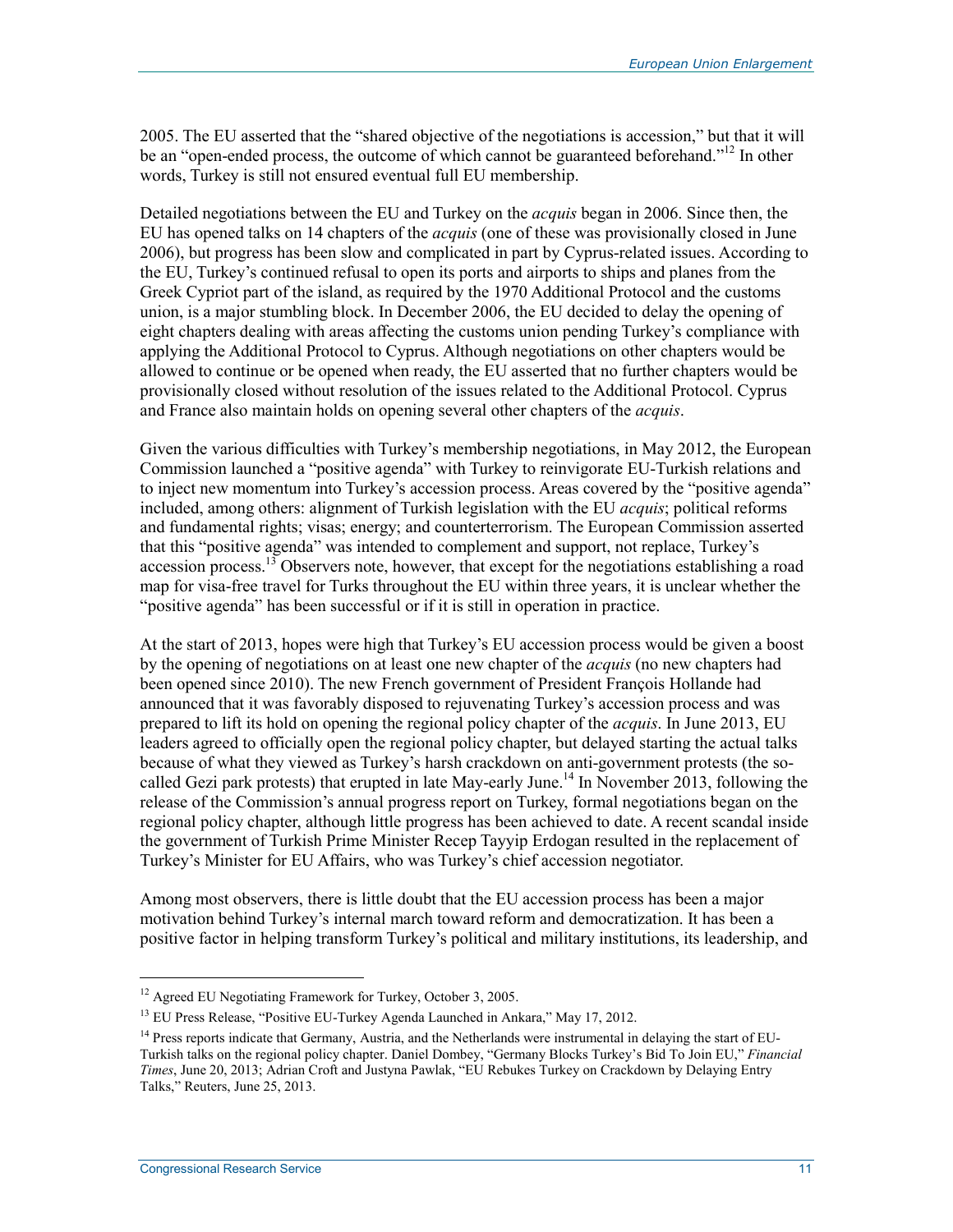its political culture, both at the national and, in some respects, the local government level. The accession process has also benefitted Turkey's economy. Many credit Turkey's customs union with the EU as being instrumental in Turkey's recent economic boom and its increasing economic competitiveness. As a candidate country, Turkey also receives almost \$1 billion annually from the EU to help it meet EU standards and implement political and economic reforms.

Some analysts assert that the EU accession process has also helped forge closer relations between Europe and Turkey. Economic ties between the EU and Turkey, despite the problems within the Eurozone, have expanded over the past several years with nearly half of Turkey's exports flowing to Europe. Turkey's strong and growing economy offers a large and important market for European goods and services, and is expected to do so for a long time. Turkish businesses are flourishing in parts of Europe, and Turkey has become a magnet for foreign direct investment, with much of that flowing from Europe. Turkey's role as an important energy hub and transit region for European energy supply diversification continues to grow, as was seen recently with the decision to construct the Trans-Adriatic Pipeline (TAP), which will bring natural gas from Azerbaijan across Turkey, via the Trans-Anatolian Pipeline (TANAP), into Italy and parts of Europe. Geopolitically, continuing instability in Europe's southern neighborhood of North Africa and the Middle East, including the ongoing civil war in Syria, suggests that a closer "strategic dialogue" with Turkey on foreign policy issues could become a more regular and important feature of the Turkey-EU relationship. These examples reinforce the belief among many that the EU and Turkey need each other for a multitude of reasons.

Nevertheless, experts contend that the slow pace of Turkey's progress toward EU membership suits some EU governments and many EU citizens who question whether Turkey should join the EU. Those of this view remain wary about the implications of Turkey's accession on the Union's institutions and finances given Turkey's size (with nearly 80 million people, Turkey would rival Germany as the largest EU country in terms of population), and the comparatively large portion of Turks considered poor in economic terms. Despite Turkey's improving economy, some in the EU still fear an influx of Turkish laborers, who would have the right to live and work in existing EU member states should Turkey accede to the Union. Many EU leaders and publics also worry that Turkey's predominantly Muslim culture would fundamentally alter the character, policies, and identity of the Union. In addition, EU concerns persist about the status of Turkish political reforms, the observance of fundamental rights such as freedom of expression and assembly, the independence of its judiciary, women's rights, the degree of media freedoms, and the extent to which religious and ethnic minorities are protected. Thus, European support for Turkey, never really that strong among the average citizenry, now seems even more ambivalent.

Analysts predict that at best, Turkish membership in the EU is at least another decade away. Moreover, they note that it is highly unlikely that Turkey would be able to join the EU without a political settlement on the divided island of Cyprus. A number of observers point out that some Turkish policy makers and citizens are also increasingly questioning the value of and need for Turkish accession. For many Turks, EU membership seems to have lost its appeal; one recent public opinion poll in 2013 found that only 44% of Turkish respondents believed that Turkey should join the EU (in comparison to  $73\%$  in 2004).<sup>15</sup> Turkey's economy continues to expand, despite a slowdown in growth over the last two years, and Ankara has been seeking to reposition and strengthen itself in its own neighborhood between secular Europe and the Islamist emergence in the Middle East. Many Turks seem to feel "being European" or gaining membership in the

<sup>15</sup> The German Marshall Fund of the United States, *Transatlantic Trends 2013*.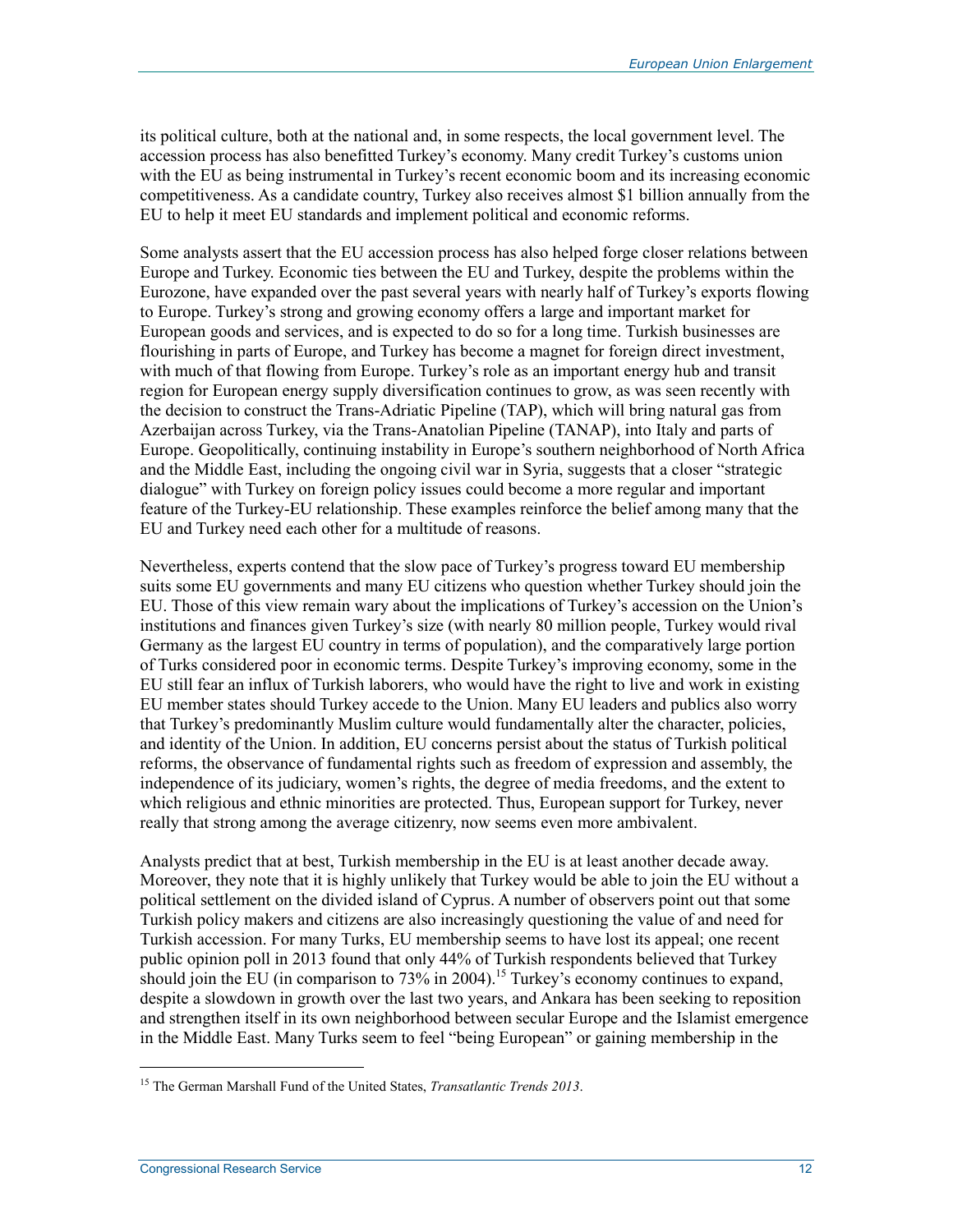Union is no longer needed in order to secure Turkey's status or to have an otherwise normal partnership with Europe.

Some commentators suggest that a revitalized "positive agenda" may ultimately provide a way for both Turkey and the EU to back away from full EU membership for Turkey, while allowing for the development of stronger Turkish-EU ties. Turkish officials, however, continue to assert that EU membership remains a priority for Turkey. And many experts contend that neither Turkey nor the EU, at present, appears prepared to end Turkey's accession process.

### **Prospects for Future Rounds of EU Enlargement**

As noted previously, the EU asserts that the enlargement door remains open to any European country that is able to meet and implement the political and economic criteria for membership. The remaining Western Balkan states of Albania, Bosnia-Herzegovina, and Kosovo are all officially recognized by the EU as potential candidates, but their accession prospects and timetables vary (see the text box on the next page for more information); most analysts believe that it will likely be many more years before any of these countries are ready to join the EU. Nevertheless, the EU hopes that the possibility of membership will help accelerate reforms and promote greater stability in these and other states interested in eventual EU accession.

Some countries of "wider Europe," usually considered to include Ukraine, Moldova, and the southern Caucasus (Georgia, Armenia, and Azerbaijan), have also expressed long-term EU aspirations.<sup>16</sup> In contrast to the Western Balkans, the EU has not formally recognized a membership perspective for any of the countries of "wider Europe," but Georgia and Moldova, in particular, harbor hopes of joining the EU one day, and successive Ukrainian governments have supported EU membership to varying degrees. In November 2013, Georgia and Moldova initialed respective Association Agreements (AA) with the EU; an AA sets out the broad framework for cooperation between the EU and a partner country, and seeks to promote European political values and deeper economic ties. Many view the conclusion of an AA as a necessary first step on the path to eventual EU accession (however, AAs do not represent an EU membership commitment). Although the current Ukrainian government of Viktor Yanukovych has formally supported EU integration for Ukraine and had been expected to sign its AA in November 2013, Yanukovych declined to do so because of intense Russian opposition. This decision sparked massive pro-EU and anti-government protests in Ukraine, some of which have since turned violent, and led to a serious political crisis.<sup>17</sup>

<sup>&</sup>lt;sup>16</sup> In 2004, as EU enlargement pushed the Union's borders farther east and south, the EU launched its European Neighborhood Policy (ENP), aimed at developing deeper political and economic relations with a "ring of friends," or countries in close proximity to an enlarged Union. The ENP was proposed to 10 southern Mediterranean countries, and to 6 on the EU's eastern periphery (Armenia, Azerbaijan, Belarus, Georgia, Moldova, and Ukraine). In 2009, the EU launched the Eastern Partnership (EaP), a complementary program with these same six eastern neighbors designed to offer more concrete EU support in exchange for democratic and market-oriented reforms. The EU considers Russia to be a "strategic partner," but Russia does not participate in the ENP or in the EaP.

<sup>&</sup>lt;sup>17</sup> The EU Association Agreements with Georgia, Moldova, and Ukraine had been under negotiation for several years. Initialing an AA is the first step in its ratification process. Georgia and Moldova initialed their respective AAs at the November 2013 Eastern Partnership summit in Vilnius, Lithuania. Ukraine had previously initialed its AA in 2012, and EU officials had hoped Ukraine would sign it (a subsequent key step in the ratification process) at the Vilnius summit also. For more information on recent events in Ukraine, see CRS Report RL33460, *Ukraine: Current Issues and U.S. Policy*, by Steven Woehrel.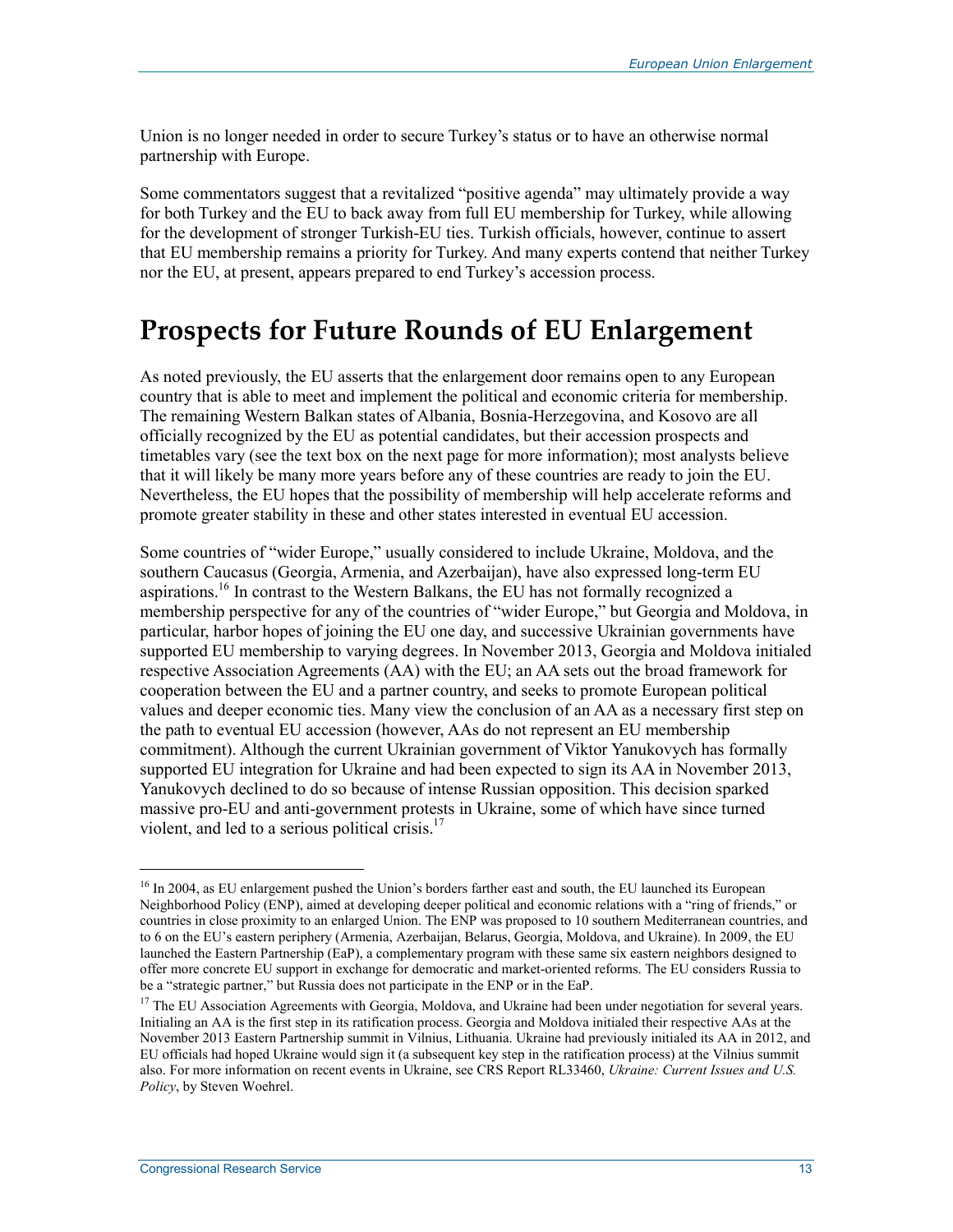#### **Potential Future EU Candidates in the Western Balkans**

For many years, the EU has considered all the countries of the Western Balkans as potential future candidates. The EU's Stabilization and Association Process (SAP) is the framework for the EU's relations with the countries of the Western Balkans. The centerpiece of the SAP is the conclusion of a Stabilization and Association Agreement (SAA), which represents the contractual relationship between the EU and each Western Balkans country; the SAA also sets out EU financial and technical assistance to help each country meet the EU's membership criteria. Many view the SAA as the first step toward EU membership for the Western Balkan countries. With Croatia's accession to the EU in July 2013, and with Macedonia, Montenegro, and Serbia formally recognized as EU candidates, three countries in the region with a future EU perspective remain: Albania, Bosnia-Herzegovina, and Kosovo.

**Albania** and the EU completed a Stabilization and Association Agreement in June 2006. In April 2009, the SAA entered into force and Albania formally applied to join the EU. In October 2012, the European Commission asserted that Albania was making good progress toward meeting the political criteria for membership, and recommended that Albania be granted candidate status, subject to the completion of reforms in the areas of the judiciary, public administration, and parliamentary rules of procedure. In October 2013, the Commission stated that Albania had met the reform requirements set out the previous year and appeared satisfied with the democratic conduct of Albania's June 2013 parliamentary elections; as such, the Commission affirmed that Albania should now be granted candidate status. In December 2013, however, EU leaders were unable to reach agreement on naming Albania as an EU candidate country; while some EU member states were reportedly still concerned about Albania's ability to tackle corruption and organized crime, analysts suggest that immigration fears also played a role in the decision of some EU governments to block candidate status for Albania. EU leaders will consider granting Albania candidate status again in June 2014. In addition to corruption and organized crime, other areas of EU concern in Albania include rule of law issues, the protection of property rights, and the treatment of minorities, especially Albania's Roma community.

**Bosnia-Herzegovina** has not yet applied for EU membership. Bosnia and the EU signed a Stabilization and Association Agreement in June 2008, which was ratified in 2011. However, as Bosnia has not met the remaining requirements, the SAA has not entered into force and EU relations are still governed by an interim agreement. In its most recent assessment in October 2013, the European Commission judged that Bosnia had made very limited progress in meeting the EU's core political criteria and that further efforts were needed to establish a functioning market economy. EU officials remain deeply concerned with what they view as Bosnia's unstable political climate and continued ethnic divisions and tensions. EU worries about corruption and organized crime in Bosnia also persist. The EU has established a High Level Dialogue on the Accession Process (HLDAP) with Bosnian political representatives to encourage reforms and to facilitate coordination between the various levels of Bosnia's government so that the country can speak with one voice on EU matters, but the Commission reports that no progress has been achieved to date. The EU continues to maintain a small peacekeeping force in Bosnia.

**Kosovo** declared its independence from Serbia in February 2008 and is recognized by the EU as a potential future candidate under U.N. Security Council Resolution 1244, which ended the 1999 conflict between Serbia and Kosovo. Serbia insists that Kosovo remains part of its territory; 23 of the EU's 28 members recognize Kosovo's independence. Kosovo participates in the Stabilization and Association Process and receives pre-accession financial assistance from the EU, but efforts to forge an SAA have been complicated by the lack of full EU diplomatic recognition. In October 2012, the European Commission announced the results of a feasibility study, which found that the EU could conclude an SAA with Kosovo, even though it is not recognized by all EU countries. In light of the April 2013 agreement between Kosovo and Serbia on normalizing relations, EU leaders agreed to begin negotiations on an SAA with Kosovo; these negotiations began in October 2013 and the Commission hopes to conclude them in 2014. EU officials maintain, however, that Kosovo must continue to work on implementing the agreement with Serbia, and make further progress on a number of other priorities. Key EU concerns in Kosovo include the rule of law, protection of minorities, corruption, and organized crime.

**Sources***:* European Commission, *Enlargement Strategy and Main Challenges 2013-2014,* October 16, 2013; also see the conclusions adopted by the Council of the European Union (General Affairs. 3287<sup>th</sup> Council meeting) on Enlargement and Stabilization and Association Process, December 17, 2013.

On the other hand, "enlargement fatigue" has become a serious issue in Europe. Despite Croatia's recent accession and the EU's membership commitment to the other Western Balkan countries, experts assert that a number of European leaders and many EU citizens remain cautious about further EU enlargement. This is especially true with respect to Turkey or the countries of "wider Europe." EU officials increasingly stress that the process of enlargement must take into account the Union's "integration capacity." In other words, acceding countries must be ready and able to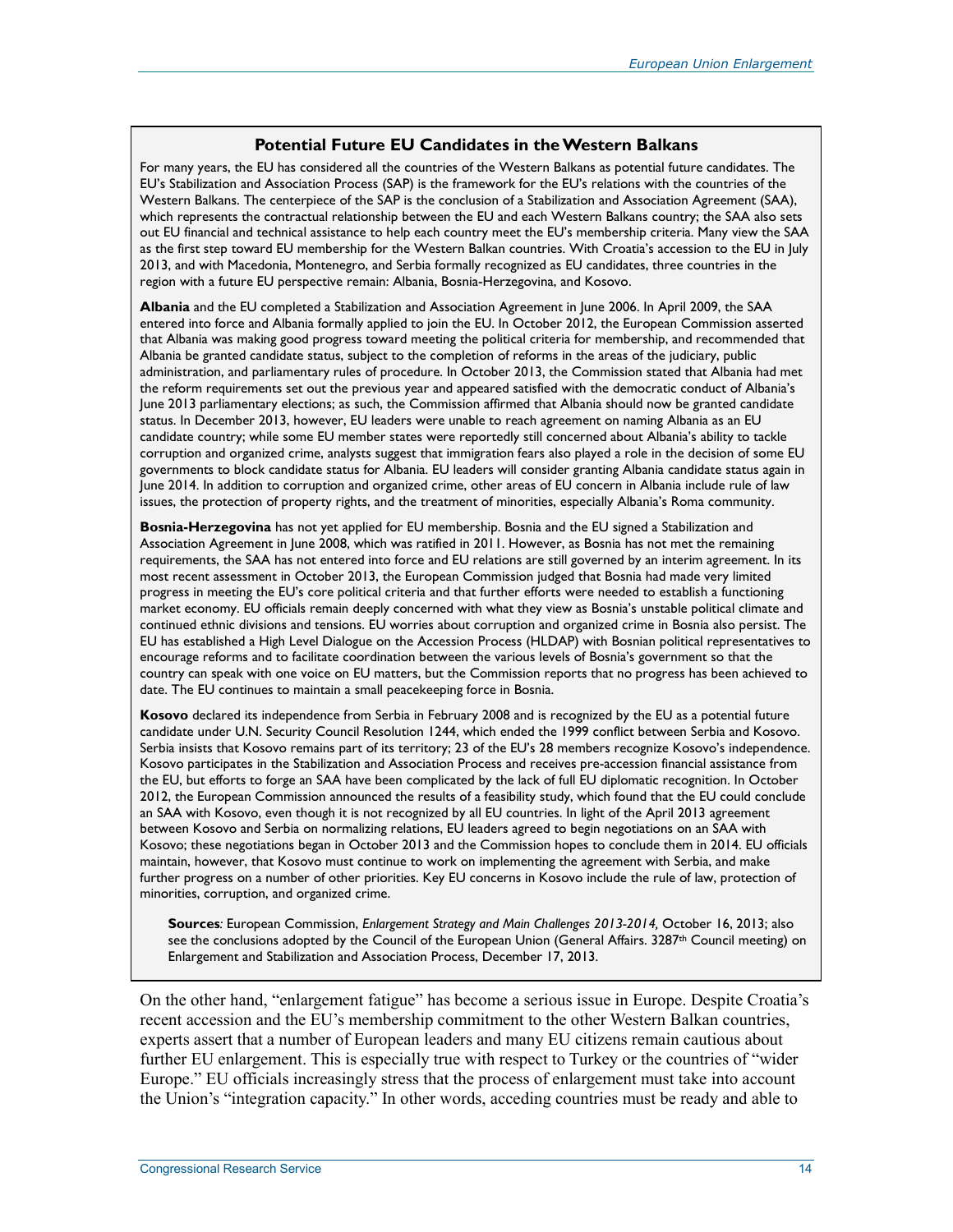fully assume the obligations of EU membership, and additional EU enlargement must not endanger the ability of the EU's institutions to function effectively or render EU financing arrangements unsustainable.<sup>18</sup>

Apprehensions about continued EU enlargement seem to be driven by several issues. Some EU policy makers and European publics have long worried that the addition of nations with weak economies and low incomes could lead to an influx of low-cost or unwanted migrant labor. Such fears prompted the EU to allow the "old" member states to institute some temporary restrictions (of up to seven years) on labor migration from those countries that joined the EU in 2004 and 2007. Although EU members that chose not to impose any transitional restrictions (such as the UK and Ireland) did see an increase in workers from Central and Eastern Europe, most studies since 2004 suggest that the proportion of EU citizens moving from east to west following enlargement has been relatively small and that such migrants have not displaced local workers or significantly driven down local wages.<sup>19</sup> Nevertheless, such concerns persist, especially when considering the accession of big, relatively less affluent countries such as Turkey or possibly Ukraine in the longer term. Similar to those allowed following the 2004 and 2007 enlargement rounds, EU member states may impose temporary labor migration restrictions on Croatian nationals following Croatia's 2013 accession.

The addition of large countries like Turkey or Ukraine could also have substantial financial consequences for the Union's budget and regional assistance programs, as well as implications for the functioning of certain EU institutions. Some key EU member states may fear that an everexpanding Union could ultimately weaken their ability to set the tone and agenda in EU institutions and to drive EU policies. Moreover, doubts persist about the ability of some potential EU aspirants to implement EU standards, especially in areas related to the rule of law, fundamental rights, and anti-corruption measures.<sup>20</sup>

Another broad European concern with respect to ongoing enlargement is with the overall identity of Europe, what the Union stands for, and where "Europe" ends. The Union's struggle with these issues has been highlighted by the possible admission of Turkey with an Islamic culture perceived by many Europeans to be vastly different and not compatible with Europe. Similarly, some in the EU question whether countries like Ukraine or those of the southern Caucasus should be considered as part of "Europe," or whether their geography, history, and culture make them distinct. Many experts believe that enlargement may soon be reaching its limits and that the EU is unlikely to include the countries of "wider Europe" for the foreseeable future.

Moreover, commentators suggest that the EU's recent economic problems and sovereign debt crisis—which have hit the countries of the Eurozone particularly hard—could potentially slow

 $\overline{a}$ 

<sup>&</sup>lt;sup>18</sup> The EU's emphasis on "integration capacity" is a key part of the EU's "renewed consensus on enlargement," agreed by EU leaders in December 2006. See European Council Conclusions, Brussels, Belgium, December 15, 2006.

<sup>19 &</sup>quot;Free Movement of Labor in the EU 27," *EurActiv.com*, August 9, 2011.

<sup>&</sup>lt;sup>20</sup> Many experts viewed the EU as having been too "soft" in previous accession negotiations with countries like Bulgaria and Romania. As a result of such concerns and perceptions, over the last several years, the EU has been placing increasing emphasis on the readiness and maturity of a candidate's democratic institutions and its ability to meet EU standards. Observers assess that in its recently concluded negotiations with Croatia, the EU was much more rigorous about ensuring Croatia's ability to comply with EU standards. In 2011, the European Commission announced a new approach to *acquis* chapters covering issues related to fundamental rights, the judiciary, anti-corruption efforts, and the fight against organized crime; such chapters will now be opened early in the negotiation process and closed only at the very end to allow sufficient time for candidate countries to implement EU standards in these areas.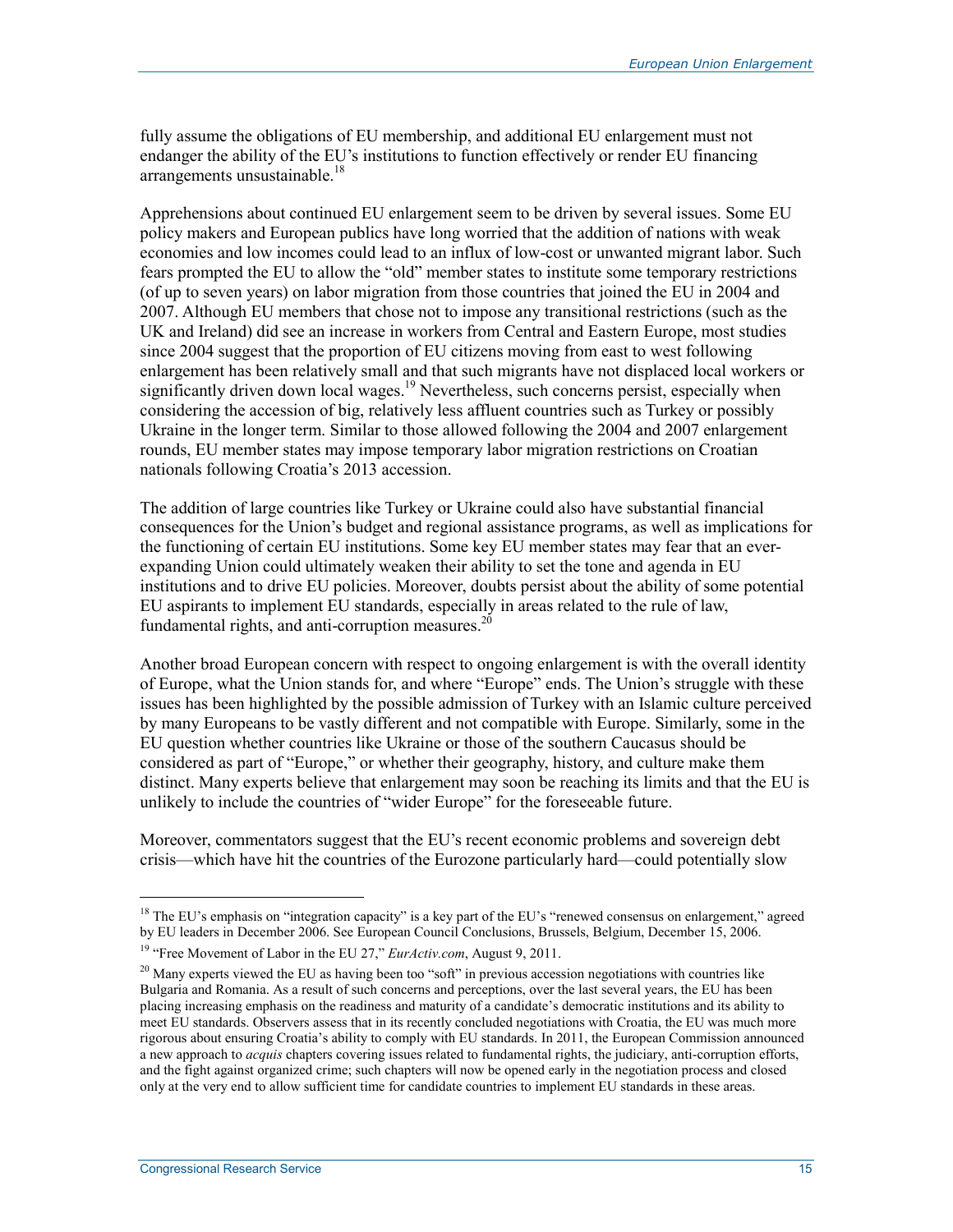future rounds of EU enlargement. They note that EU leaders are grappling not only with trying to remedy the Eurozone's financial troubles, but also with uncertainty about the future direction of the EU itself. As a result, they may be less inclined to robustly push forward the enlargement agenda. Conversely, the EU's economic difficulties might make joining the Union—and ultimately the common currency—less attractive for some current and potential EU candidates. For decades, many countries aspired to join the EU largely for the economic benefits that membership would bring. Now, aspirants such as Turkey—with a dynamic economy—may not view the benefits of membership as outweighing the potential constraints on its sovereignty and national fiscal and monetary policies.

# **U.S. Perspectives**

The United States has strongly supported the European integration project since its inception in the 1950s. Successive U.S. Administrations and many Members of Congress have long backed EU enlargement, believing that it serves U.S. interests by advancing democracy and economic prosperity, and thereby creating strong European political allies and trading partners. Following the collapse of communism in 1989, U.S. and EU officials worked in close cooperation to promote democratic transitions and market-oriented reforms, with both sides of the Atlantic routinely asserting that the countries of Central and Eastern Europe would be warmly welcomed into Euro-Atlantic institutions such as the EU, as well as NATO, but only if they met the necessary political and economic criteria.

Some analysts suggest that U.S. policy makers have also been keen to promote EU enlargement because they have viewed it as a way to decrease U.S.-EU tensions given that many of the newer members are often regarded as more pro-American. Moreover, many U.S. officials hoped that with the EU's enlargement to the east and the transformation of the continent nearly complete, the EU would turn its attention outward and be a more capable partner for the United States in tackling a range of global challenges. U.S. business and commercial interests have also generally favored EU enlargement, believing that it would provide access to a larger, more integrated European market, and that it would help further reforms of the EU's regulatory regime and common agricultural policy, frequent sources of U.S.-EU trade conflicts.

Over the years, the only significant U.S. criticism of the EU's enlargement process has been that the Union was moving too slowly, especially with respect to Turkey. Successive U.S. Administrations and many Members of Congress have long advocated EU membership for Turkey, viewing it as a vital, strategic ally that should be anchored firmly to Europe. At times, Washington has played an active, albeit small, role in Turkey's EU accession path; in 1999, for example, the Clinton Administration reportedly lobbied Ankara to accept the EU's offer to recognize Turkey as an official EU candidate, despite Ankara's unhappiness that the EU had not set out a timetable for accession talks. Periodically, however, U.S. pressure to promote Turkey's EU accession prospects has generated tensions with the EU.

The United States continues to support Turkey's EU membership bid, as well as the EU aspirations of the Western Balkans. In the midst of the recent protests and violence in Ukraine, U.S. officials and some Members of Congress have stressed U.S. backing for those in Ukraine who see the country's future as being aligned with Europe. At the same time, U.S. policy makers realize that EU enlargement moves at its own pace, and that EU accession for Turkey and other countries is still many years away. Some U.S. officials remain concerned that "enlargement fatigue," as well as the EU's financial crisis, could hinder additional EU expansion.